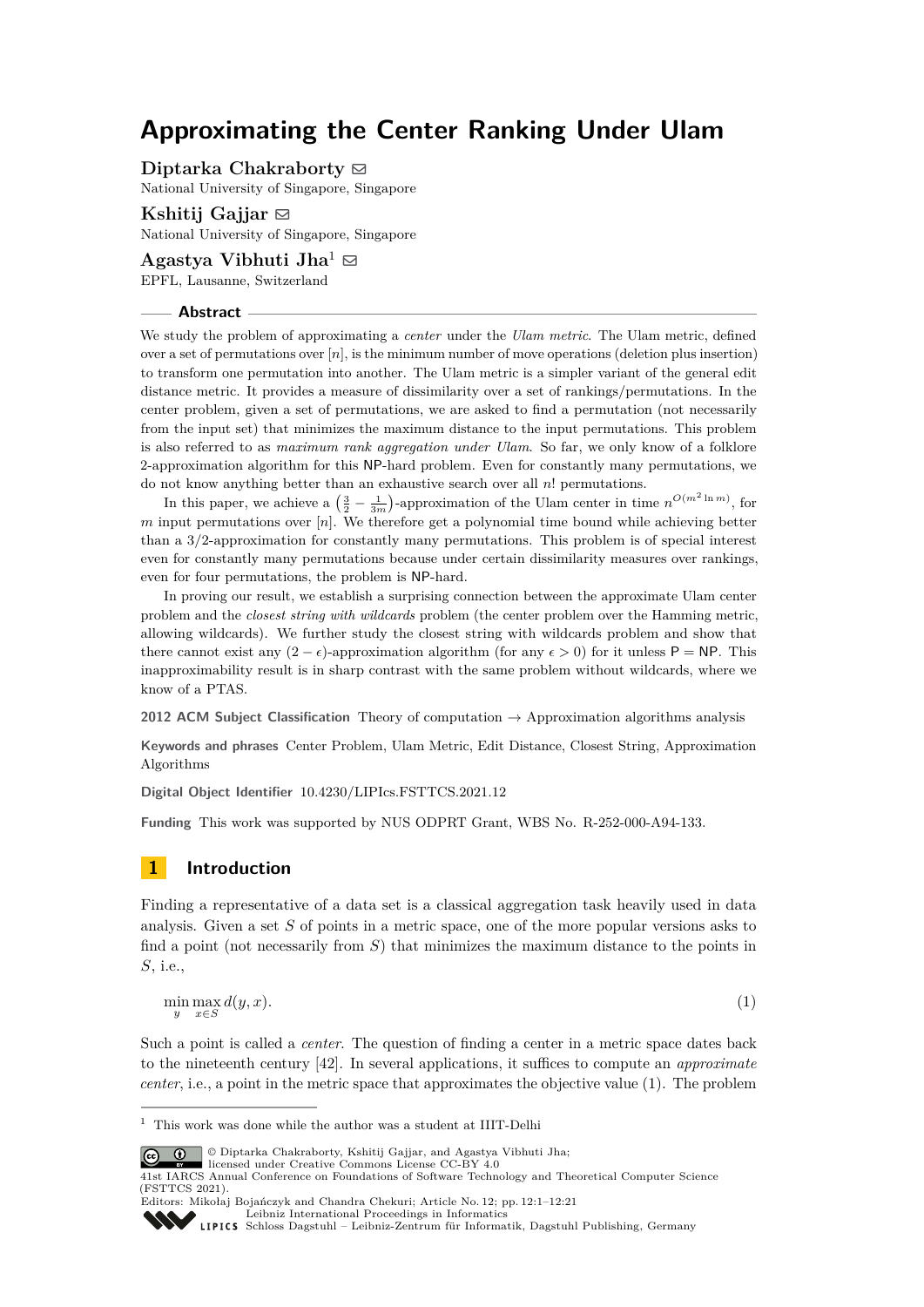#### **12:2 Approximating the Center Ranking Under Ulam**

of finding an (approximate) center has been studied widely both in theory and practice. Various metric spaces have been considered for the center problem, including Euclidean (both constant  $[33]$  and high dimension  $[7, 43]$  $[7, 43]$  $[7, 43]$ ), Hamming  $[19, 29, 32, 30]$  $[19, 29, 32, 30]$  $[19, 29, 32, 30]$  $[19, 29, 32, 30]$  $[19, 29, 32, 30]$  $[19, 29, 32, 30]$  $[19, 29, 32, 30]$ , Hamming with wildcard [\[22\]](#page-16-3), the edit metric [\[36\]](#page-17-4), Jaccard distance [\[10\]](#page-15-1), rankings [\[6,](#page-15-2) [8,](#page-15-3) [38\]](#page-17-5), etc. A similar task is to find a *median* point, which asks to minimize the *sum* of the distances to the data points (instead of the maximum distance). The median problem has also been studied extensively in various metric spaces [\[15,](#page-16-4) [40,](#page-17-6) [18,](#page-16-5) [1,](#page-15-4) [24,](#page-16-6) [41,](#page-17-7) [13,](#page-16-7) [34\]](#page-17-8). Despite being similar, finding a center is a much harder task than finding a median. For instance, in the Hamming metric, finding a median is folklore (just take a coordinate-wise majority), whereas finding a center is NP-hard [\[19\]](#page-16-0).

In this paper, we primarily focus on approximating the center over the *Ulam metric*, which is a close variant of the edit metric. The Ulam metric of dimension *n* is the metric space  $(\mathcal{S}_n, d)$ , where  $\mathcal{S}_n$  is the set of all permutations over [*n*] and  $d(x, y)$  is the minimum number of character moves needed to transform  $x$  into  $y$  [\[2\]](#page-15-5).<sup>[2](#page-1-0)</sup> The importance of studying the Ulam metric is twofold. First, it is an interesting measure of dissimilarity between rankings. The problem of finding a consensus ranking on a set of alternatives based on the preferences of voters arise in many application domains like sports, databases, elections, search engines, and statistics. A common ranking that best captures the preferences among the alternatives is often characterized by the center objective function [\(1\)](#page-0-0) (a.k.a. *maximum rank aggregation*). The second aspect of the Ulam metric is that it captures some of the inherent difficulties of the edit metric. Thus, any progress in the Ulam metric may provide insights to tackle the more general edit metric which finds numerous applications in computational biology [\[21,](#page-16-8) [37\]](#page-17-9), DNA storage system [\[20,](#page-16-9) [39\]](#page-17-10), speech recognition [\[26\]](#page-16-10), and classification [\[31\]](#page-16-11). The Ulam metric has also been studied from different algorithmic perspectives [\[17,](#page-16-12) [12,](#page-16-13) [3,](#page-15-6) [4,](#page-15-7) [35,](#page-17-11) [9\]](#page-15-8).

There is a folklore algorithm that finds a 2-approximate center by simply reporting the best input permutation that minimizes the objective [\(1\)](#page-0-0). This 2-approximation, in fact, holds for every metric space. Unfortunately, so far, we do not know any polynomial-time algorithm that attains better than the folklore 2-approximation, even when the number of input permutations is constant. For the exact computation (or even to beat the 2-factor), nothing better than the exhaustive search (over *n*! permutations) is known, even for constantly many input permutations. On the hardness side, we only know that it is NP-complete [\[6\]](#page-15-2). On the contrary, for the Ulam median problem, very recently, [\[11\]](#page-16-14) broke below the 2-factor in polynomial time. [\[11\]](#page-16-14) also provided a polynomial-time 3/2-approximation algorithm for constantly many input permutations. It is not difficult to show that the Ulam center is at least as hard as the Ulam median, even for constantly many inputs (see [Appendix A\)](#page-17-12).

Our main result is a deterministic polynomial-time algorithm that breaks below the 3/2-approximation for the Ulam center problem for constantly many inputs.

<span id="page-1-1"></span> $\triangleright$  **Theorem 1.** *There is a deterministic algorithm that, given as input a set of m permutations*  $S \subseteq \mathcal{S}_n$ , computes a  $\left(\frac{3}{2} - \frac{1}{3m}\right)$ -approximate center of *S* in time  $n^{O(m^2 \ln m)}$ .

The above running time could be improved by increasing the approximation factor slightly. More specifically, for every  $\epsilon > 0$ , we can compute a  $\left(\frac{3}{2} + \epsilon - \frac{1}{m}\right)$ -approximate center in time  $n^{3m} + n^{O(\frac{\ln m}{\epsilon^2})}$  (see [Remark 10\)](#page-12-0). It is straightforward to see that when *m* is constant, the algorithm in the above theorem runs in polynomial time and computes a better than 3/2-approximate center. The question of approximating a center for constantly many ranks/permutations is particularly interesting because even for four inputs, it is known to be NP-complete with respect to *Kendall's tau distance* [\[18,](#page-16-5) [8\]](#page-15-3), another often used dissimilarity measure for rankings [\[23,](#page-16-15) [44,](#page-17-13) [45\]](#page-17-14).

<span id="page-1-0"></span><sup>2</sup> One may also consider one deletion and one insertion operation instead of a character move, and define the distance accordingly [\[17\]](#page-16-12).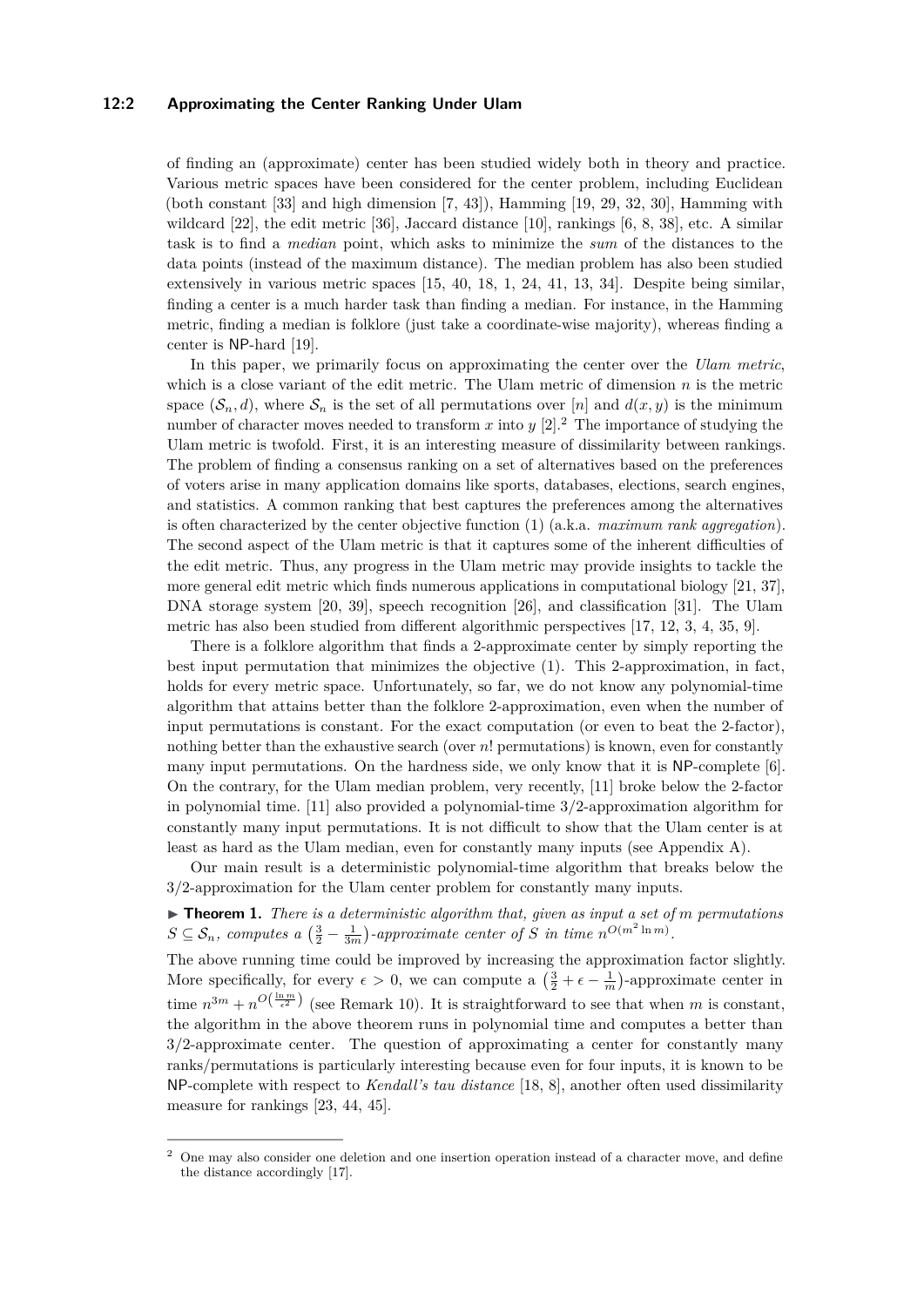Nevertheless, we provide a polynomial-time algorithm to solve the (exact) Ulam center problem for three permutations [\(Theorem 12\)](#page-13-0). It is worth noting that for Kendall's tau distance, it is unknown whether the center problem is in P or NP-complete for three permutations.

We show our result [\(Theorem 1\)](#page-1-1) by establishing a surprising connection between the Ulam center and (a generalization of) the *closest string with wildcards* problem. We will explain this connection in the technical overview. In this paper, we further study the closest string with wildcards problem. In the *closest string* problem, given a set of *n*-length strings over some fixed alphabet  $\Sigma$ , the objective is to find a center (a string from  $\Sigma<sup>n</sup>$ ) under the Hamming distance. This problem is NP-complete [\[19\]](#page-16-0), but a PTAS is known [\[29\]](#page-16-1).

A variant of the closest string problem is the closest string with wildcards. In this variant, each input string may include any number of a wildcard character ∗. The wildcard character ∗ can be matched with all the characters of  $\Sigma$ . For two strings  $s, s' \in (\Sigma \cup \{*\})^n$ , the Hamming distance between them is defined as  $d_H(s, s') := |\{i \in [n] \mid s[i] \neq s'[i] \text{ and } s[i] \neq s, s'[i] \neq * \}|.$ Given a set of strings with wildcards, we are asked to find a center string (with no wildcard character) of length *n* with respect to the Hamming distance. (Note, if wildcards are allowed in the center string, the all-wildcard string will trivially become a center.) This problem is also NP-complete [\[22\]](#page-16-3). However, no better than a 2-factor (polynomial-time) algorithm is known. The parameterized complexity of this problem has also been considered [\[22,](#page-16-3) [25\]](#page-16-16). The Hamming distance with wildcard has been studied widely (e.g. [\[16,](#page-16-17) [28,](#page-16-18) [14\]](#page-16-19)) due to its numerous applications in computational biology, large scale web searching, database systems.

As we mentioned earlier, for the simpler variant without any wildcard, there is a PTAS. Can we get a similar PTAS when wildcards are allowed? In this paper, we refute such a possibility. We show that attaining much better than a 2-approximation factor for the closest string with wildcards problem (even for a binary alphabet) is not possible unless  $P = NP$ .

<span id="page-2-0"></span>▶ **Theorem 2.** *There is no deterministic polynomial-time* (2 − *ϵ*)*-approximation algorithm (for any*  $\epsilon > 0$ *) for the closest string with wildcards problem, unless*  $P = NP$ *.* 

The above hardness result holds even for a binary alphabet. The above theorem is in sharp contrast with the (typical) closest string problem for which a PTAS is known [\[29\]](#page-16-1). To the best of our knowledge, this is the first  $(2 - \epsilon)$ -factor inapproximability result for any center problem defined over a set of strings.

### **1.1 Technical overview**

**Approximating the Ulam center.** One of our main contributions is a polynomial-time (better than) 3*/*2-factor approximation algorithm for the Ulam center problem for constantly many permutations. Our algorithm runs in  $n^{O(m^2 \ln m)}$  time for *m* permutations, and achieves  $\left(\frac{3}{2} - \frac{1}{3m}\right)$  approximation. For simplicity in exposition, we briefly describe our algorithm that achieves 3*/*2-approximation by assuming *m* is a constant. At the very high level, we first compute an exact *n*-length center (not necessarily a permutation) using dynamic programming and then convert that into a permutation that incurs approximation. The idea is similar to what was used for the Ulam median problem in [\[11\]](#page-16-14). However, the similarity ends here. The transformation algorithm that converts an *n*-length center into a permutation is more intricate, and the analysis is more involved. Another interesting aspect of our algorithm is that we establish a surprising connection between the approximate Ulam center and a generalization of the closest string problem. Let us now briefly explain our algorithm.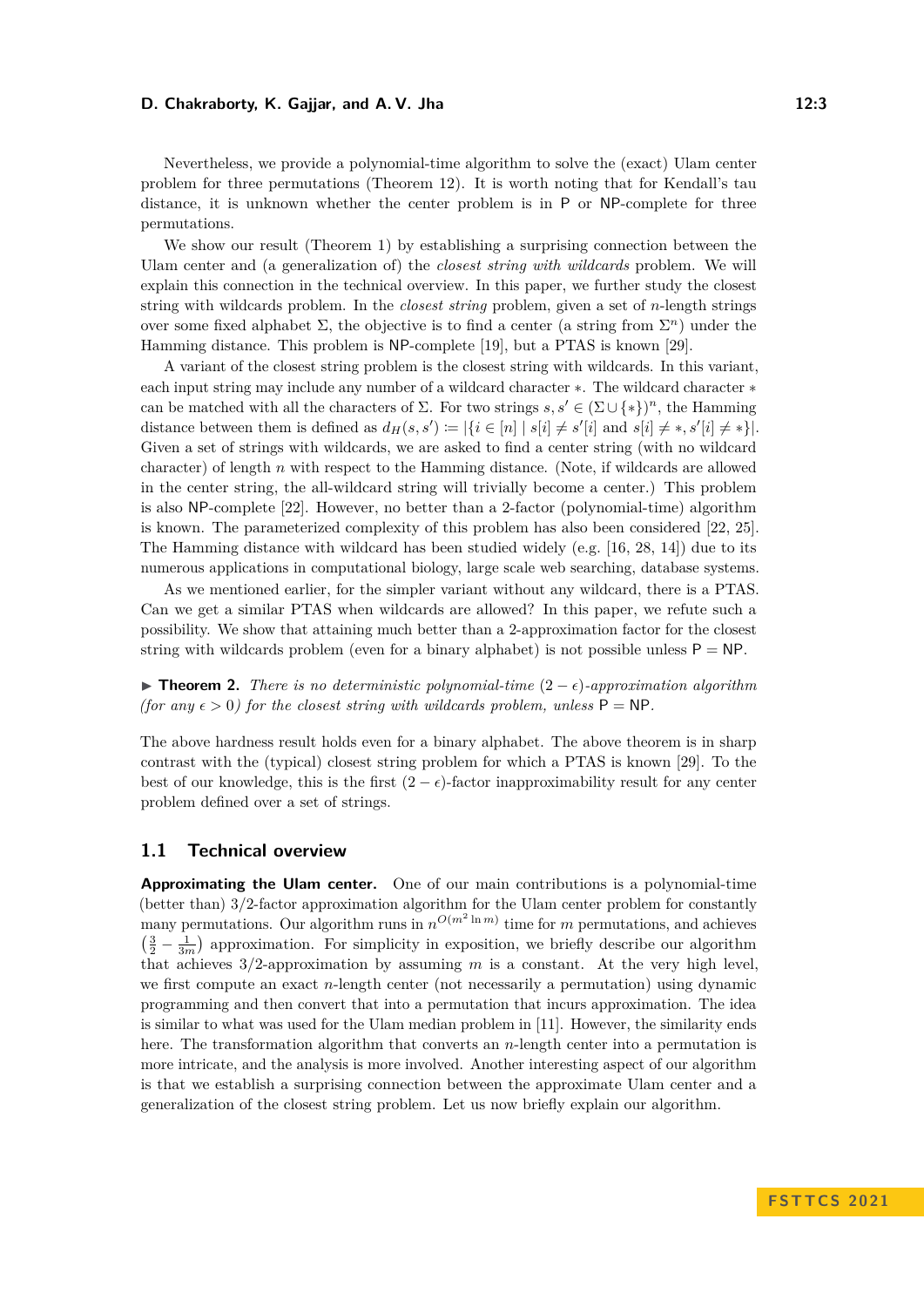#### **12:4 Approximating the Center Ranking Under Ulam**

If the optimal center objective OPT is small (bounded by a constant), we can find a center permutation by performing an exhaustive search up to a small distance from any input. Thus as long as OPT is at most some constant, in polynomial time, we find an exact center permutation. So, from now, assume that OPT is at least some constant. Our main algorithm has two main steps. The first step constitutes a dynamic programming algorithm that returns an *n*-length string which maximizes the minimum LCS (Longest Common Substring) with the input permutations (see [Subsection 4.1\)](#page-9-0). This algorithm is essentially a generalization of [\[40,](#page-17-6) [27\]](#page-16-20). Let  $x_n^*$  be the string we get from this step. Note, the metric defined by  $n - |$ LCS| is essentially the Ulam distance over permutations. So our dynamic programming provides us a center string that minimizes the maximum  $n - |LCS|$ . Let us denote this optimum value as  $\mathsf{OPT}_n$ . Clearly, *n*-length center string is a relaxation of center permutation. Thus,  $OPT_n \leq OPT$ .

If  $x_n^*$  is a permutation, we are done, as we have found an optimal center permutation. Otherwise, we modify  $x_n^*$  to get a permutation. Let there be  $\ell$  symbols  $a_1, a_2, \ldots, a_\ell$  that appear more than once in  $x_n^*$ . For any  $a_j$ , each occurrence might be part of a LCS with a subset of input permutations. Now, suppose we delete any one of the occurrences arbitrarily. In that case, we will increase the distances to the corresponding subset of inputs. Consequently, we may end up with a string far from a particular input permutation, causing a much worse objective value than OPT. Thus, we need to delete them in a "balanced" way such that distances to all the inputs increase in "a uniform manner". For that purpose, we introduce a generalization of the closest string problem, which we call *matrix bi-coloring*. We create a matrix having *ℓ* columns, each corresponding to a repeated symbol. Each row of the matrix corresponds to an input permutation. Thus the number of rows is equal to the number of inputs. Then for a column (corresponding to  $a_j$ ), we color the entries as follows: If  $a_j$ of an input permutation *s<sup>i</sup>* is aligned (with respect to some fixed optimal alignment) with the *c*-th occurrence of  $a_j$  in  $x_n^*$ , we color the corresponding entry  $((i, j)$ -th entry) of the matrix by *c*. Essentially, for each symbol  $a_j$ , we have a set of color classes. Each color class *c* denotes the subset of inputs whose  $a_j$  aligns with *c*-th occurrence of  $x_n^*$ . There could be some uncolored entries as well. (See [Figure 2](#page-4-0) for an example.) Then, we select exactly one color per symbol/column (denoting which occurrence to keep in  $x_n^*$ ) and cover (alternatively, mark as red) all the "un-matched" colored entries of that column. Next, we come up with a "coloring scheme" (i.e., a choice of colors per column) such that after covering (marking as  $r\epsilon\mathbf{d}$ ) the un-matched colored entries, the maximum covered  $(r\epsilon\mathbf{d})$  entries per row is minimized. In general (for an arbitrary colored matrix), there may not exist a coloring scheme leading to a bounded number of covered (red) entries per row. (This could happen for "tall" matrices, with significantly more rows than columns.) Fortunately, that is not the case for us. Since we have constantly many input permutations and the number of repeated symbols is large (follows from our large OPT assumption), there will always exist a "good" coloring scheme. If we keep the occurrences of repeated symbols in  $x_n^*$  according to an optimal coloring scheme, we end up not increasing the center objective value (maximum distances) by much. It is possible to find an optimal coloring scheme using another dynamic programming algorithm [\(Appendix B\)](#page-18-0). Once we delete all the repeated occurrences, we insert the missing symbols into  $x_n^*$ , again in a balanced manner. In the end, we are left with a permutation *z* over  $S_n$ .

The main point of removing repeated entries and the insertion of missing symbols in a balanced manner is to keep the distances to each input within a 3*/*2-factor of the initial distance. We argue that, in the end, the distance between an input permutation and the final permutation *z* will be at most  $3/2$  times the initial (maximum) distance to  $x_n^*$ . Hence, the center objective value of the output *z* is at most  $\frac{3}{2}$ OPT<sub>*n*</sub>  $\leq \frac{3}{2}$ OPT. We refer the reader to [Section 4](#page-8-0) for the detailed analysis.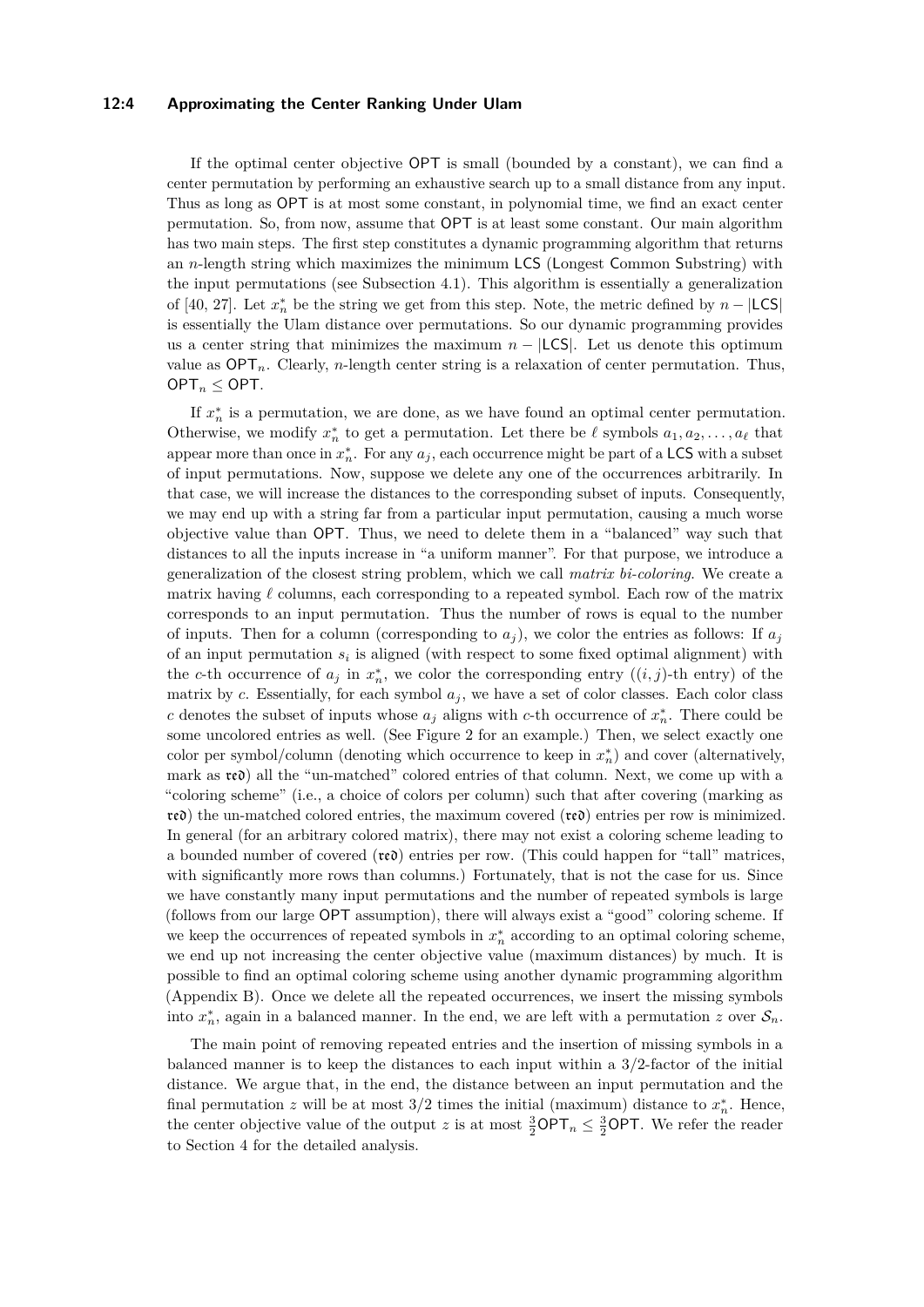<span id="page-4-1"></span>

**Figure 1** Let  $n = 16$  and  $m = 6$ . Each of  $s_1, s_2, \ldots, s_6$  is a permutation in  $S_{16}$ . *x* is a string (not a permutation) of length 16 over the alphabet [16]. Different occurrences of the same symbol are colored differently in  $x$ . The colored entries of  $s_i$  also denote an *alignment* with  $x$  (in this example,  $LCS(x, s_i)$ ). Note that  $\min_{i \in [6]} |LCS(x, s_i)| = 6$ . [Figure 2](#page-4-0) shows the colored matrix for this example.

<span id="page-4-0"></span>

**Figure 2** (Left) A colored matrix *M*, corresponding to the example in [Figure 1](#page-4-1) (here, the number in each cell simply denotes the color of the cell). (Right) A matrix bi-coloring scheme A of *M*, where  $\mathcal{A} = (1, 3, 1, 2, 2, 1, 2)$ . As the maximum number of red entries in a row is 4, we have  $MRI(\mathcal{A}(M)) = 4$ .

**Inapproximability of the closest string with wildcards.** The matrix bi-coloring problem mentioned earlier is a generalization of the closest string with wildcards problem for a fixed alphabet  $\Sigma$ . To see this, restrict the number of colors per column for the matrix bi-coloring to the alphabet size. (In the matrix bi-coloring, the number of colors per column could be as large as the number of rows, and also, the number of colors in two different columns could be different.) In a simpler version where wildcards are not allowed, we know of a PTAS [\[29\]](#page-16-1). So it is quite natural to ask whether we can get a better than 2-factor approximation (ideally, a PTAS) for the closest string with wildcards problem in polynomial time. In this paper, we refute the possibility of having one, assuming  $P \neq NP$ . We show that there is no polynomial-time  $(2 - \epsilon)$ -approximation algorithm for this problem.

To show our result, we provide a reduction from a variant of the satisfiability (SAT) problem, namely (1*, k,* 2*k* + 1)-SAT introduced by Austrin, Guruswami and Håstad [\[5\]](#page-15-9). In this problem, for any fixed integer  $k \geq 1$ , given a  $(2k + 1)$ -CNF formula *F*, the objective is to distinguish whether there is a satisfying assignment that satisfies at least *k* literals per clause or *F* is unsatisfiable. For every fixed integer  $k \geq 1$ , this problem was shown to be NP-hard [\[5\]](#page-15-9).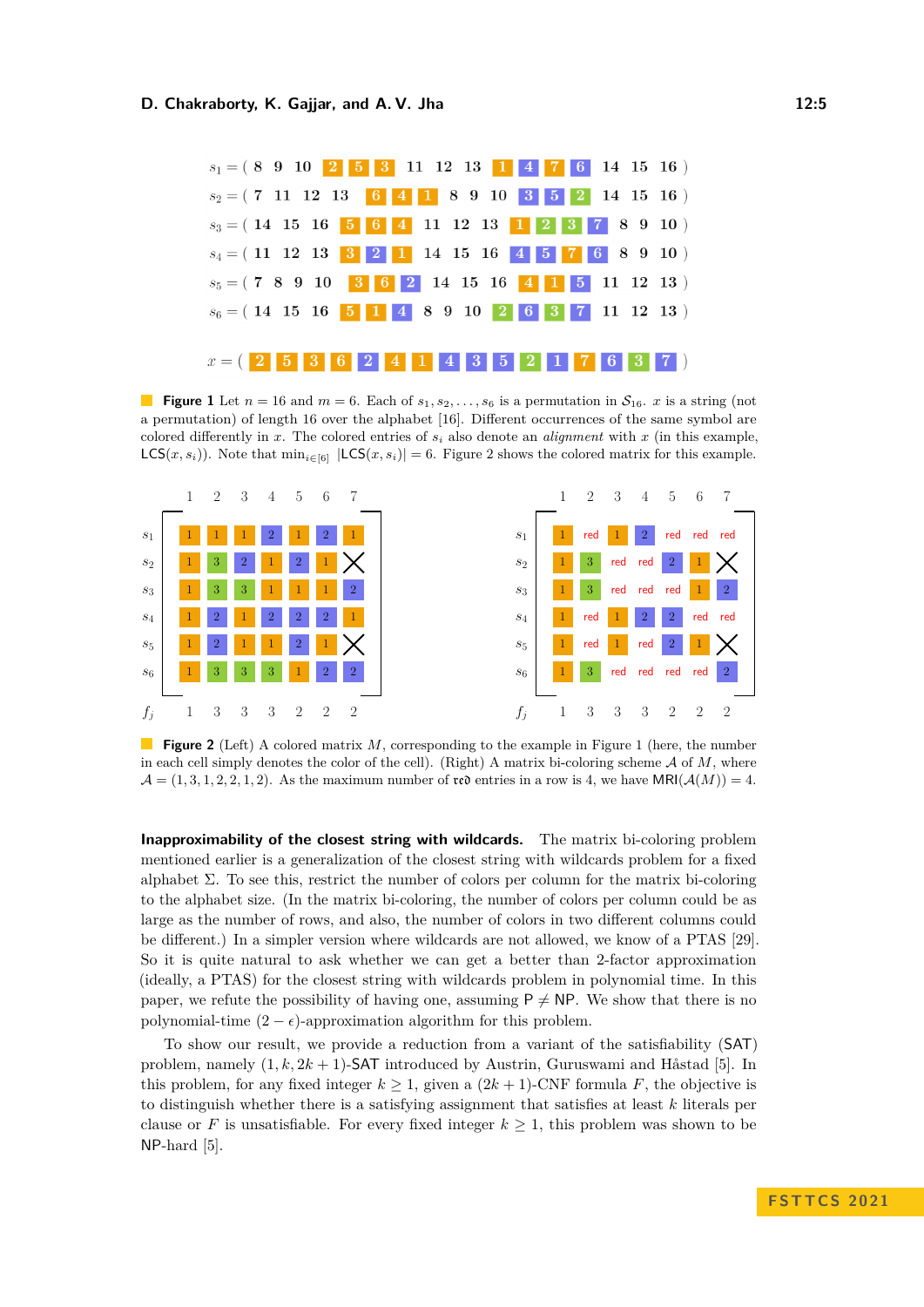#### **12:6 Approximating the Center Ranking Under Ulam**

We provide a simple polynomial-time reduction from  $(1, k, 2k + 1)$ -SAT to the problem of approximating closest string with wildcards. For an  $0 < \epsilon < 1$ , fix  $k = \lfloor 1/\epsilon \rfloor$ . Given an instance  $((2k+1)$ -CNF formula) *F* of  $(1, k, 2k+1)$ -SAT with *n* variables and *m* clauses, for each clause we create an *n*-length binary string with wildcards  $({0, 1} \cup {*})$ . Each bit position of these strings corresponds to a variable. In a clause, if a variable appears as a positive literal, we set the corresponding bit position of the corresponding string to be 1; and if it appears as a negative literal, we set the corresponding bit position of the corresponding string to be 0. If a variable does not appear in a particular clause, we set the corresponding bit position to be a wildcard (∗).

Thus in the reduced instance, each string contains at most  $2k+1$  non-wildcard entries. It is quite straightforward to see that for a YES instance of the  $(1, k, 2k + 1)$ -SAT formula, there is a satisfying assignment that leads to a center string with objective value at most  $k + 1$ . On the other hand, any center string with an objective value  $\langle 2k+1 \rangle$  gives a satisfying assignment. (See [Section 5](#page-14-0) for the details.)

# **2 Preliminaries**

**Notations.** Let  $[n]$  denote the set  $\{1, 2, \ldots, n\}$ . We refer to the set of all permutations over [*n*] by  $S_n$ . Throughout this paper we consider any permutation *x* as a sequence of numbers  $(a_1, a_2, \ldots, a_n)$  such that  $x(i) = a_i$ .

**The Ulam metric and the problem of finding a center.** Given two permutations  $x, y \in S_n$ , the *Ulam distance* between them, denoted by  $d(x, y)$ , is the minimum number of character move operations<sup>[3](#page-5-0)</sup> that is needed to transform  $x$  into  $y$ . Alternatively, it can be defined as  $n - |LCS(x, y)|$ , where  $LCS(x, y)$  denotes a *longest common subsequence* between x and y.

Given two strings (permutations) x and y of lengths  $n_x$  and  $n_y$  respectively, an *alignment g* is a function from  $[n_x]$  to  $[n_y] \cup {\{\perp\}}$  which satisfies:

 $\forall i \in [n_x]$ , if  $g(i) \neq \bot$ , then  $x(i) = y(g(i))$ ;

Let 
$$
i \in [n_x], j \in [n_x]
$$
 such that  $i \neq j$ ,  $g(i) \neq \bot$  and  $g(j) \neq \bot$ . Then  $i < j \Leftrightarrow g(i) < g(j)$ .

For an alignment *g* between two strings (permutations) *x* and *y*, we say *g aligns* a character  $x(i)$  with some character  $y(j)$  if and only if  $j = g(i)$ . Thus the alignment g is essentially a common subsequence between *x* and *y* (see [Figure 1](#page-4-1) for an example).

Given a set  $S \subseteq S_n$  and another permutation  $y \in S_n$ , we refer to the quantity  $\max_{x \in S} d(y, x)$  by the *center objective value* of *S* with respect to *y*, denoted by  $\text{Obj}(S, y)$ .

Given a set  $S \subseteq \mathcal{S}_n$ , a *center* of *S* is a permutation  $x_{\text{cen}} \in \mathcal{S}_n$  (not necessarily from *S*) such that  $\text{Obj}(S, x_{\text{cen}})$  is minimized, i.e.,  $x_{\text{cen}} = \arg \min_{y \in S_n} \text{Obj}(S, y)$ . We denote  $\text{Obj}(S, x_{\text{cen}})$  by OPT(*S*). We call a permutation  $\tilde{x}$  a *c*-approximate center (for some  $c > 0$ ) of *S* if and only if  $\text{Obj}(S, \tilde{x}) \le \text{OPT}(S) \le c \cdot \text{Obj}(S, \tilde{x})$ .

# <span id="page-5-1"></span>**3 Matrix Bi-coloring**

In this section, we introduce a problem called the *matrix bi-coloring* problem. Let us start by defining a colored matrix. We use positive integers to identify a color (except a special color  $\mathfrak{re}$ ). An  $m \times \ell$  dimensional matrix M is said to be *colored* if each entry of each column

<span id="page-5-0"></span><sup>&</sup>lt;sup>3</sup> A single move operation in a permutation can be thought of as "picking up" a character from its position and then "inserting" that character in a different position.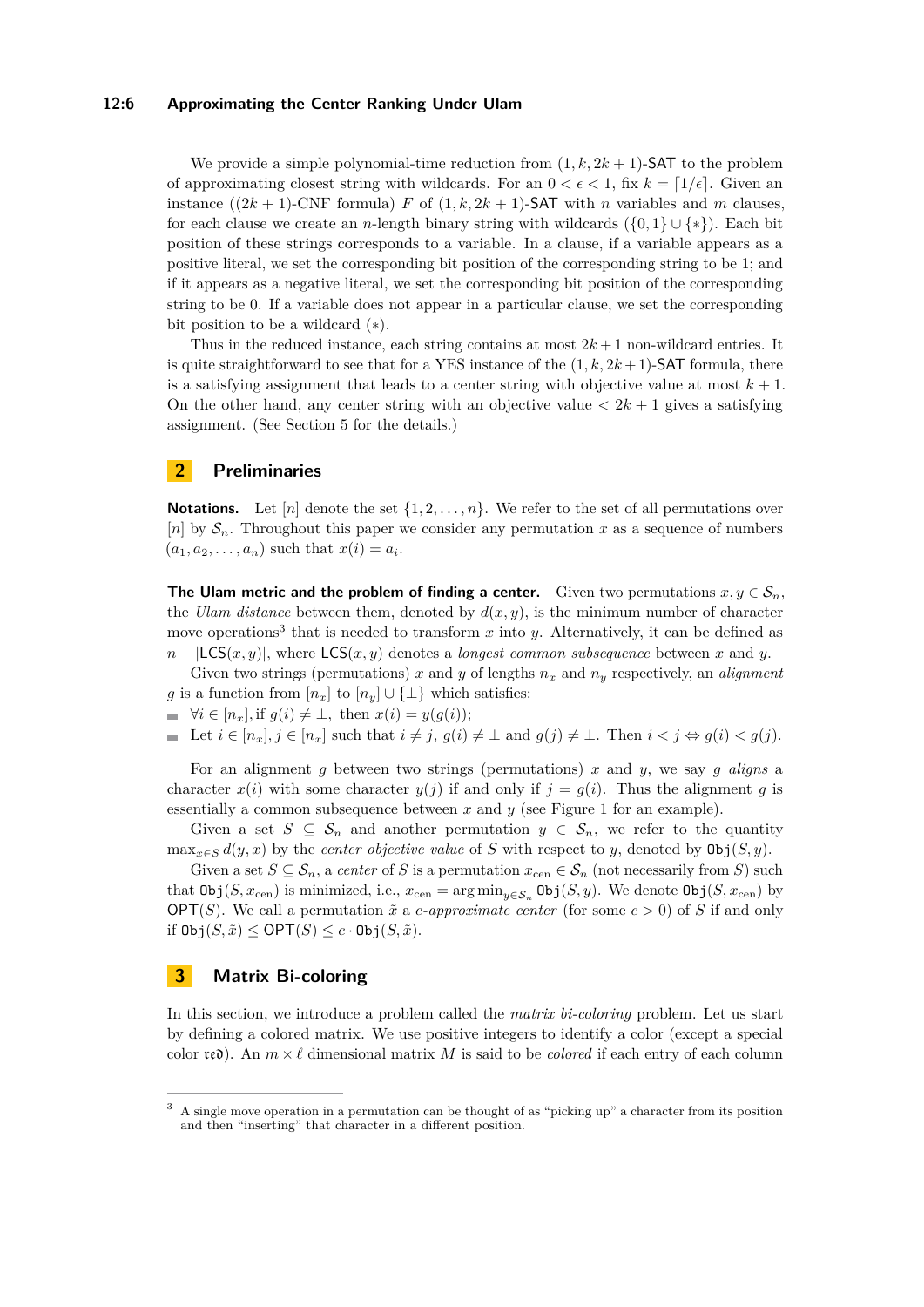$j \in [\ell]$  is either assigned a color from the set  $[f_i]$  (for some positive integer  $f_i$ ), or no-color (which is to say it is uncolored). (Multiple entries in the same column may have the same color.) In other words, the number of *distinct* colors (other than no-color) that can be seen in column *j* is  $f_i$ . See [Figure 2](#page-4-0) for a visual depiction of matrix bi-coloring.

Given a colored matrix, our goal is to pick exactly one color  $c_j$  for each column  $j \in [\ell]$ and recolor the matrix. All entries in column  $j$  which are colored  $c_j$  retain their color. We recolor the remaining entries (except the no-color entries) of column *j* to red. This is called a *matrix bi-coloring scheme*. We now define this formally.

▶ **Definition 3** (Matrix Bi-coloring Scheme)**.** *Given an m* × *ℓ colored matrix M, a* matrix bi-coloring scheme A for M is an  $\ell$ -tuple  $(c_1, c_2, \ldots, c_\ell) \in [f_1] \times [f_2] \times \cdots \times [f_\ell]$ .

The  $\ell$ -tuple  $(c_1, c_2, \ldots, c_\ell)$  produced by the matrix bi-coloring scheme A is used to recolor the matrix *M* to produce a final  $m \times \ell$  colored matrix  $\mathcal{A}(M)$ , computed as follows. For every  $(i, j) \in [m] \times [\ell],$ 

if  $M[i][j] = \mathfrak{no}\text{-}\mathfrak{color}, \text{ then } \mathcal{A}(M)[i][j] = \mathfrak{no}\text{-}\mathfrak{color};$ 

- $\blacksquare$  else, if  $M[i][j] = c_j$ , then  $\mathcal{A}(M)[i][j] = c_j$ ;
- else,  $\mathcal{A}(M)[i][j] = \text{rec.}$

For each row  $i \in [m]$  of  $\mathcal{A}(M)$ , the *red index* of the row, denoted as  $\mathsf{RI}_{\mathcal{A},M}(i)$ , is the number of **red** entries in the *i*-th row of  $\mathcal{A}(M)$ . (We will drop the subscript  $\mathcal{A}, M$  when they are clear from the context.) The *maximum red index* of  $A(M)$  is defined as

 $MRI(\mathcal{A}(M)) \coloneqq \max_{i \in [m]} RI(i).$ 

Next, consider the following optimization problem.

▶ **Definition 4** (Matrix Bi-coloring Problem)**.** *Given an m* × *ℓ colored matrix M, find a matrix bi-coloring scheme* A *of M with the minimum* MRI*. This minimum* MRI *is called the* bi-coloring number *of the matrix, denoted by* BCN*. Formally,*

$$
BCN(M) = \min_{\substack{\mathcal{A}: \ \mathcal{A} \text{ is a matrix bi-}\\ coloring scheme for \ M}} MRI(\mathcal{A}(M)).
$$

Thus, designing a matrix bi-coloring scheme essentially means coming up with a color for each column. We would like to emphasize that the above problem is a generalization of a certain variant of the center problem under the Hamming metric known as *closest string with wildcards* [\[22\]](#page-16-3) (see [Section 5\)](#page-14-0).

We first show an upper bound on  $\mathsf{BCN}(M)$ . Then we provide a dynamic programming algorithm that, given a colored matrix *M*, finds BCN(*M*) exactly.

#### **3.1 An upper bound on the bi-coloring number**

We show that for every colored matrix  $M$ , there always exists a bi-coloring scheme  $A$  such that  $MRI(\mathcal{A}(M))$  is not "too large".

<span id="page-6-0"></span> $\blacktriangleright$  **Theorem 5.** Let M be an  $m \times \ell$  colored matrix such that  $m^4 \leq e^{\mu}$ , where

$$
\mu = \sum_{j \in [\ell]} \left( 1 - \frac{1}{f_j} \right).
$$

*Recall that*  $f_i$  *is the number of distinct colors in column*  $j \in [\ell]$  *(not counting* no-color). Then

$$
\mathsf{BCN}(M) \le \mu + 2\sqrt{\mu \ln m}.
$$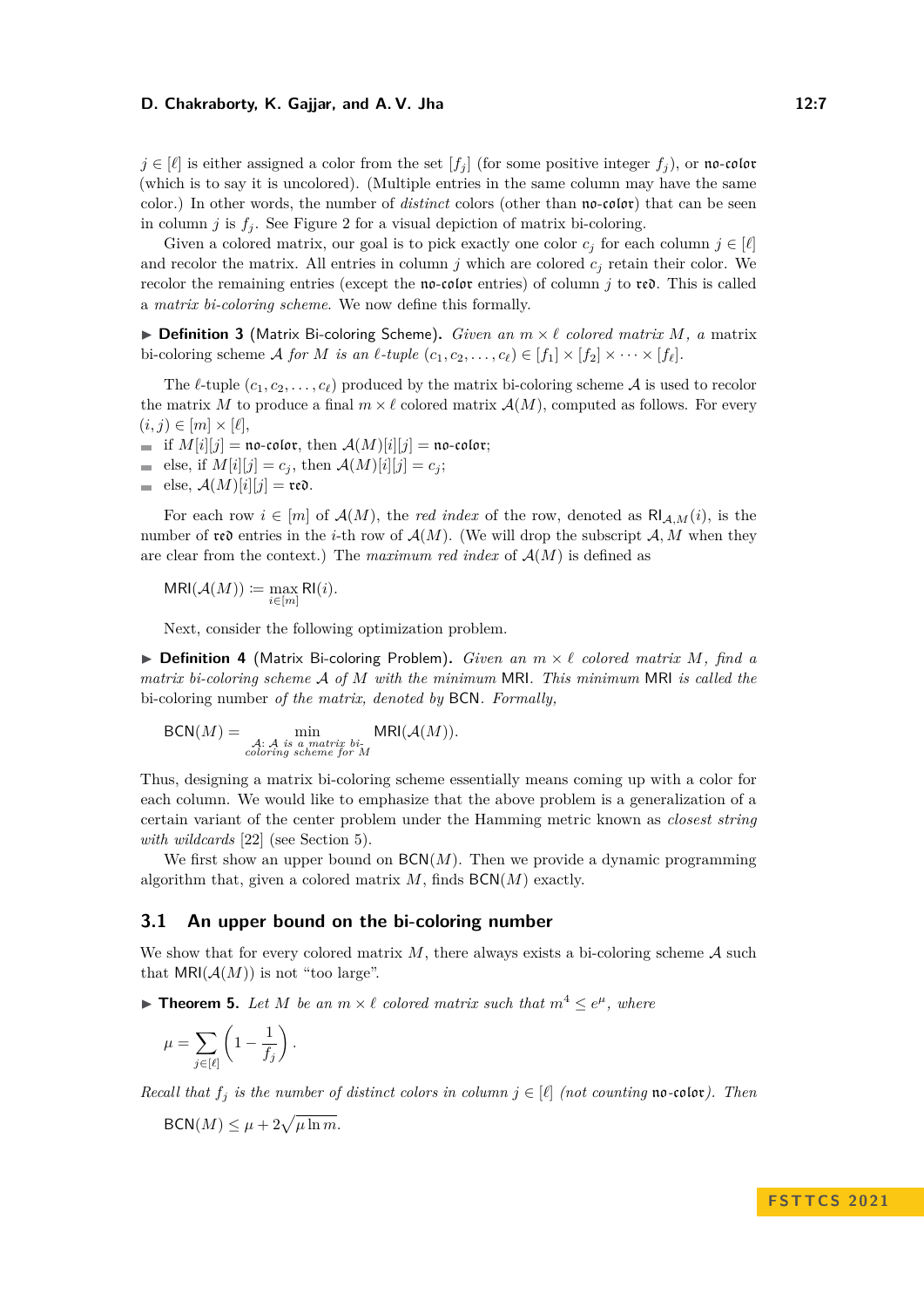## **12:8 Approximating the Center Ranking Under Ulam**

An interesting fact about the above theorem is that  $\mu$  depends only on the *number* of different colors in each column, regardless of how those colors are placed in *M*. We prove this theorem using the probabilistic method.

**Proof of [Theorem 5.](#page-6-0)** Given a colored matrix *M*, we randomly pick an  $\ell$ -tuple  $(c_1, c_2, \ldots, c_\ell)$ , by selecting each  $c_i$  independently uniformly at random from  $[f_i]$ . This leads to a random bi-coloring scheme A. We then show that the expected MRI of  $A(M)$  is at most  $\mu$ . Then by a simple Chernoff bound, we conclude that there exists a choice of the *ℓ*-tuple for which the MRI is at most  $\mu + 2\sqrt{\mu \ln m}$ , proving [Theorem 5.](#page-6-0)

More precisely, for each column  $j \in [\ell]$ , we pick a color  $c_j$  independently uniformly at random from  $[f_i]$ . So,

<span id="page-7-0"></span>
$$
\Pr_{c_j \sim [f_j]}[c_j = c] = \frac{1}{f_j} \qquad \qquad \forall j \in [\ell], c \in [f_j]. \tag{2}
$$

Recall, in each column  $j \in [\ell]$  of  $\mathcal{A}(M)$ , each entry  $\mathcal{A}(M)[i][j]$  is either no-color,  $c_j$  or red. For all  $i \in [m]$  and  $j \in [\ell]$ , let  $X_{i,j}$  be an indicator random variable denoting whether  $\mathcal{A}(M)[i][j] = \text{red}$  or not, i.e.,

$$
X_{i,j} = \begin{cases} 1 & \text{if } \mathcal{A}(M)[i][j] = \text{re}\mathfrak{d}; \\ 0 & \text{otherwise.} \end{cases}
$$

Note,  $X_{i,j} = 1$  if and only if  $M[i][j] \in [f_j]$  and  $c_j \neq M[i][j]$ . For all  $i \in [m]$ , let

$$
X_i = \sum_{j \in [\ell]} X_{i,j}.
$$

Thus, the random variable  $X_i$  denotes the number of  $\mathfrak{re}$ -entries in row  $i \in [m]$ . The expected number of  $\mathfrak{re}\mathfrak{d}$ -entries in row  $i \in [m]$  is given by

$$
\mathbb{E}[X_i] = \mathbb{E}\left[\sum_{j\in[\ell]} X_{i,j}\right] = \sum_{j\in[\ell]} \mathbb{E}[X_{i,j}] \qquad \text{(Linearity of expectation)}
$$
\n
$$
= \sum_{j\in[\ell]} \Pr[X_{i,j} = 1]
$$
\n
$$
= \sum_{j\in[\ell]:} \Pr[X_{i,j} = 1] + \sum_{\substack{j\in[\ell]:\\M[i][j]\in[f_j]}} \Pr[X_{i,j} = 1] + \sum_{\substack{j\in[\ell]:\\M[i][j]=\text{no-cofor}}} \Pr[X_{i,j} = 1] + 0 \qquad \text{(A(M)[i][j]=\text{no-cofor})}
$$
\n
$$
= \sum_{\substack{j\in[\ell]:\\M[i][j]\in[f_j]}} \Pr[c_j \neq M[i][j]] \qquad \text{(By definition)}
$$
\n
$$
= \sum_{\substack{j\in[\ell]:\\M[i][j]\in[f_j]}} \left(1 - \frac{1}{f_j}\right) \qquad \text{(By Equation 2)}
$$
\n
$$
\leq \sum_{j\in[\ell]} \left(1 - \frac{1}{f_j}\right) = \mu.
$$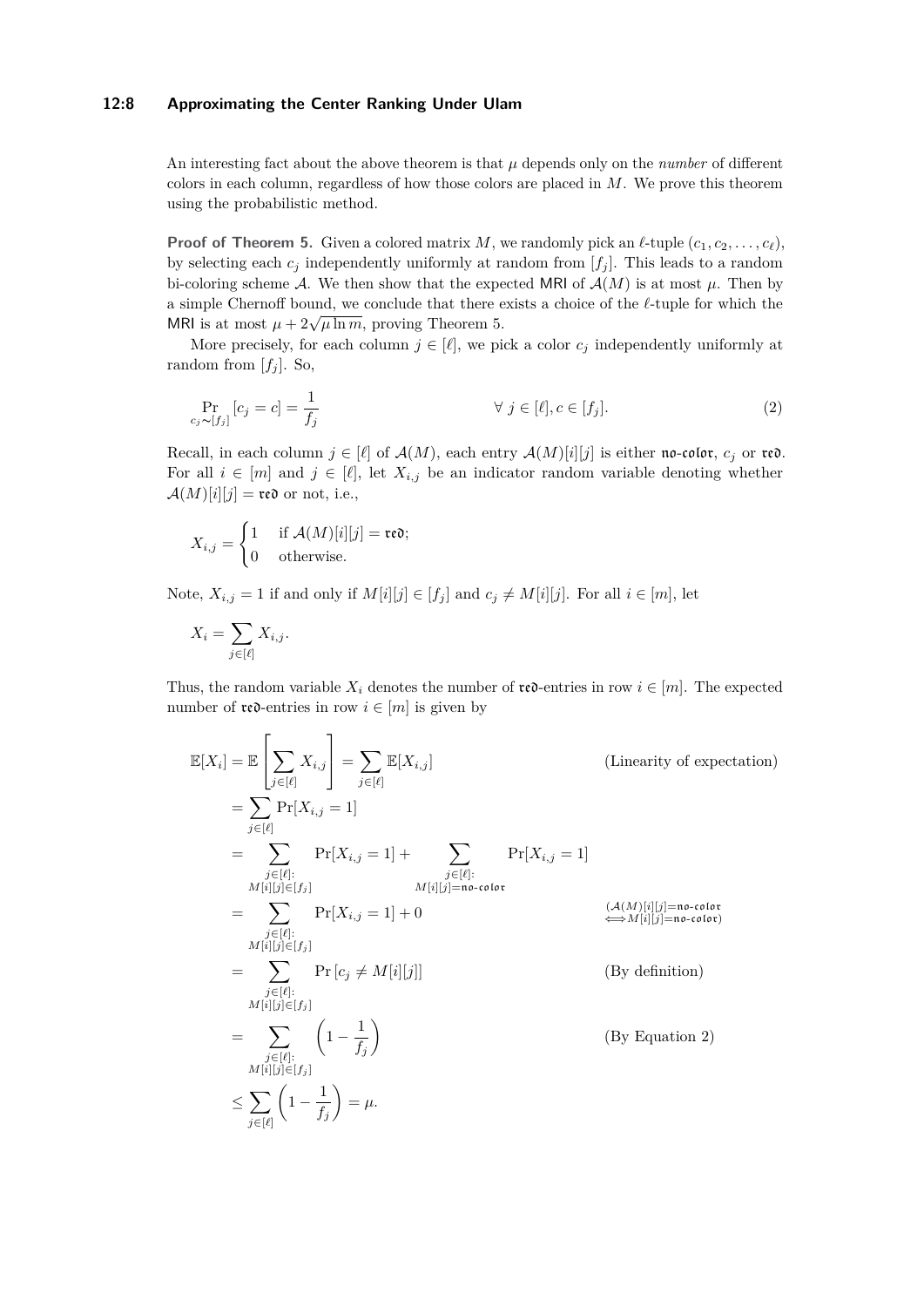Thus for every row  $i \in [m]$ , the expected number of **red**-entries in row i is at most  $\mu$ . We will now show that the event that all of the rows simultaneously have at most  $\mu$  +  $2\sqrt{\mu \ln m}$ many red-entries occurs with non-zero probability.

Note that for each fixed row  $i \in [m]$ , the indicator random variables  $X_{i,1}, X_{i,2}, \ldots, X_{i,\ell}$ are independent. We set

$$
\delta = 2\sqrt{(\ln m)/\mu}.
$$

Since we are given that  $m^4 \leq e^{\mu}$ , taking ln on both sides and square rooting, we get  $2\sqrt{\ln m/\mu} \leq 1$ . Thus  $0 < \delta \leq 1$ . Then it follows from a standard application Chernoff bound that

$$
\Pr[X_i \ge (1+\delta) \cdot \mu] \le \exp\left(\frac{-\delta^2 \cdot \mu}{3}\right).
$$

By a union bound,

$$
\Pr[\exists i \in [m] : X_i \ge (1+\delta) \cdot \mu] \le m \cdot \exp\left(\frac{-\delta^2 \cdot \mu}{3}\right).
$$

Thus we get,

$$
\Pr[\forall i \in [m] : X_i < (1+\delta) \cdot \mu] \ge 1 - \left( m \cdot \exp\left(\frac{-\delta^2 \cdot \mu}{3}\right) \right)
$$
\n
$$
= 1 - \left( m \cdot \exp\left(\frac{-\left(2\sqrt{(\ln m)/\mu}\right)^2 \cdot \mu}{3}\right) \right) \quad \text{(Substituting } \delta)
$$
\n
$$
= 1 - \left( m \cdot \exp\left(\frac{-4\ln m}{3}\right) \right)
$$
\n
$$
= 1 - m^{-1/3} > 0.
$$

Thus,  $Pr[\forall i \in [m]: X_i < (1 + \delta) \cdot \mu] > 0$ . In other words, there is a non-zero probability that the number of  $\mathfrak{rec}$ -entries in every row  $i \in [m]$  is at most  $(1 + \delta) \cdot \mu$ . Therefore, there exists a bi-coloring scheme  $A^*$  such that the red index  $R(i)$  of every row  $i \in [m]$  satisfies  $R1(i) \leq (1+\delta) \cdot \mu$ . Hence,

$$
\mathsf{MRI}(\mathcal{A}^*(M)) = \max_{i \in [m]} \mathsf{RI}(i) \le (1+\delta) \cdot \mu = \mu + \delta\mu = \mu + 2\sqrt{\mu \ln m}.
$$

Since  $\mathsf{BCN}(M) \leq \mathsf{MRI}(\mathcal{A}^*(M))$ , this completes the proof.

We can also compute an optimal bi-coloring using a dynamic programming algorithm. We defer the algorithm to [Appendix B.](#page-18-0)

<span id="page-8-1"></span> $\triangleright$  **Theorem 6.** *There is a deterministic algorithm* FINDBICOLORING *that, given an*  $m \times l$ *colored matrix M, finds a matrix bi-coloring scheme* A *of M with the minimum* MRI*, in*  $O(m\ell^{m+1})$  *time.* 

## <span id="page-8-0"></span>**4 Approximation Algorithm for the Ulam Center**

In this section, we provide a 3*/*2-approximation algorithm for the Ulam center problem. In particular, we prove [Theorem 1.](#page-1-1)

$$
\blacktriangleleft
$$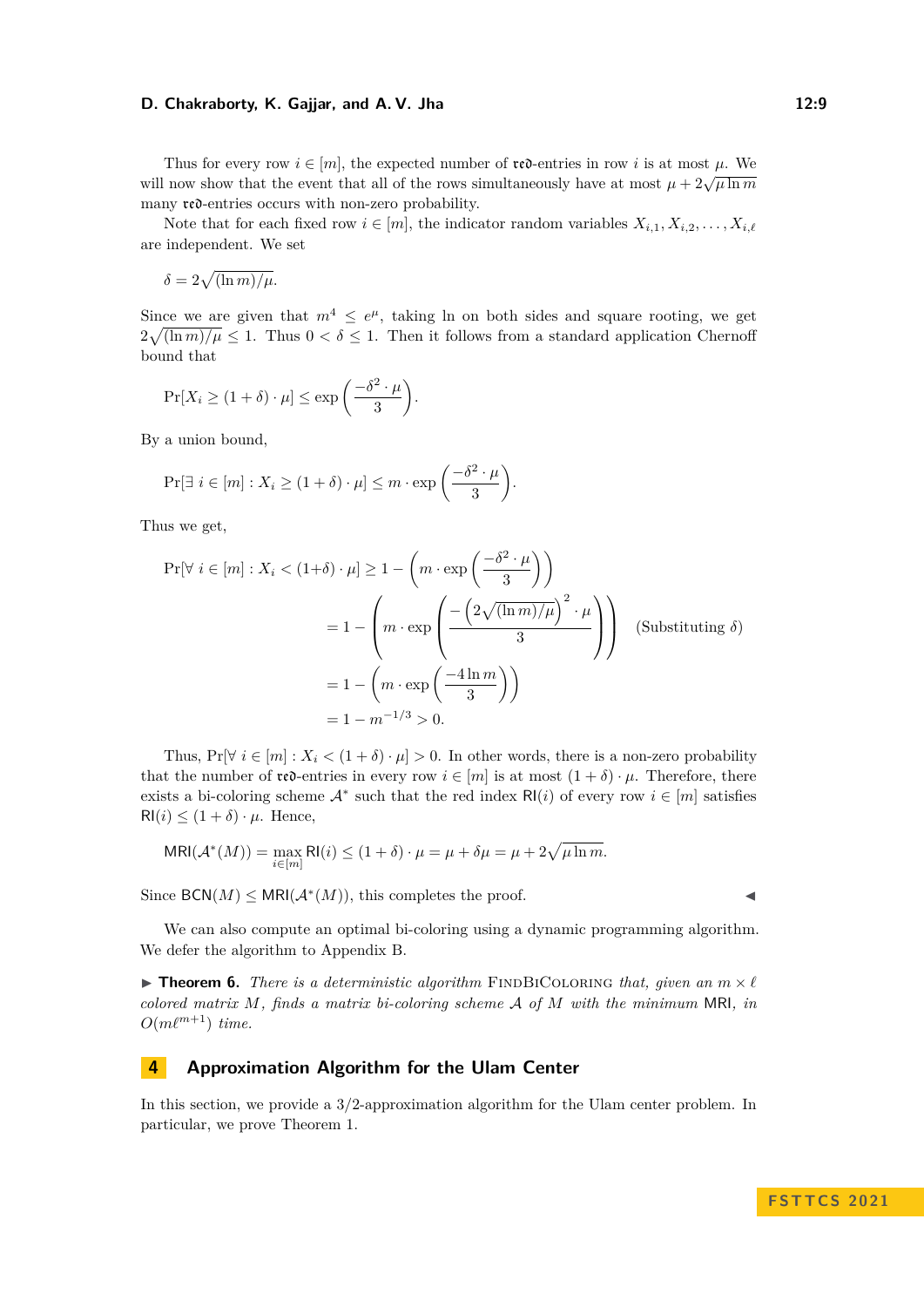#### **12:10 Approximating the Center Ranking Under Ulam**

We are given a set of permutations  $S = \{s_1, s_2, \dots, s_m\} \subseteq S_n$  as input. Our algorithm runs two procedures, each producing a permutation (candidate center), and returns the better of the two (that has smaller value). For any positive integer *k* and a permutation  $s \in \mathcal{S}_n$ , let us use the notation  $\mathcal{B}_k(s)$  to denote the set of all the permutations at distance at most *k* from *s*, i.e.,

$$
\mathcal{B}_k(s) := \{ x \in \mathcal{S}_n \mid d(s, x) \leq k \}.
$$

The first procedure BoundedSearch performs an exhaustive search up to distance k, for  $k = 8m^2 \ln m$ . More specifically, it considers an input permutation, say  $s_1$ , and enumerates over all  $x \in \mathcal{B}_k(s_1)$ , and finally returns a permutation  $x \in \mathcal{B}_k(s_1)$  that minimizes  $\max_{s_i \in S} d(x, s_i)$ . Note,  $|\mathcal{B}_k(s_1)| = O(n^{2k})$ . Thus the running time of this procedure is  $O(mn^{2k+1}\ln n)$ . (Computing the Ulam distance between two permutations in  $S_n$  takes  $O(n \ln n)$  time.) Clearly, if the optimum center objective  $\mathsf{OPT}(S) \leq k$ , the procedure BOUNDEDSEARCH outputs an optimum center. So from now, we assume

<span id="page-9-1"></span>
$$
\mathsf{OPT}(S) \ge 8m^2 \ln m. \tag{3}
$$

The second procedure, referred to as APPROXCENTER, has two main steps. Firstly, it computes the best center string (not necessarily a permutation)  $x_n^*$  of length at most *n* using a procedure FINDSTRINGCENTER. And secondly, it converts  $x_n^*$  to a permutation  $s^* \in S_n$ using a procedure STRINGTOPERMUTATION.

We will show that assuming  $(3)$ ,  $s^*$  output by APPROXCENTER is a  $3/2$ -approximate center of *S*. Below we first describe each of the two main steps of APPROXCENTER in detail.

## <span id="page-9-0"></span>**4.1 Finding a length-restricted center string**

This subsection provides a dynamic programming algorithm that given any set of *n* length strings computes a center string of length *n*. More specifically, we design an algorithm that computes a string (over the alphabet  $[n]$ ) of length  $n$ , which maximizes the minimum longest common subsequence (LCS) with the input strings. We defer the algorithm to [Appendix C.](#page-19-0)

<span id="page-9-2"></span>▶ **Theorem 7.** *There is a deterministic algorithm* FINDSTRINGCENTER *that, given m strings*  $s_1, s_2, \ldots, s_m$ , each of length *n*, computes a string  $x_n^* = \arg \max_{x \in [n]^n} (\min_i |\text{LCS}(x, s_i)|)$ , also *of length n*, *in*  $O(n^{2m+1}2^m)$  *time.* 

Now let us apply this algorithm to our problem. Recall that we are given a set of permutations  $S = \{s_1, s_2, \ldots, s_m\} \subseteq \mathcal{S}_n$ . We apply the procedure FINDSTRINGCENTER on the input set *S* to get an *n*-length string  $x_n^*$ . Note that  $x_n^*$  need not be a permutation. In the next subsection, we describe how to transform  $x_n^*$  into a permutation.

## <span id="page-9-3"></span>**4.2 Converting a length-restricted center string to a permutation**

Let  $x_n^*$  be the *n*-length string obtained in the previous subsection. If  $x_n^*$  is a permutation, then we are done, as we have an *exact* solution to the Ulam center problem. Otherwise, let  $\mathcal{R} = \{a_1, a_2, \ldots, a_\ell\}$  be the set of "repeated symbols", i.e., the symbols that appear at least twice in  $x_n^*$ . For each  $a_j \in \mathcal{R}$ , let freq<sub>j</sub> denote the number of occurrences of  $a_j$  in  $x_n^*$ . Also, let M be the set of "missing symbols", i.e., the symbols that do not appear in  $x_n^*$ . To transform  $x_n^*$  into a permutation, we need to remove duplicate occurrences of the repeated symbols  $(\mathcal{R})$ , and insert all the missing symbols  $(\mathcal{M})$ .

Our transformation procedure StringToPermutation consists of following two steps (the pseudocodes for these can be found in [Appendix D\)](#page-20-0):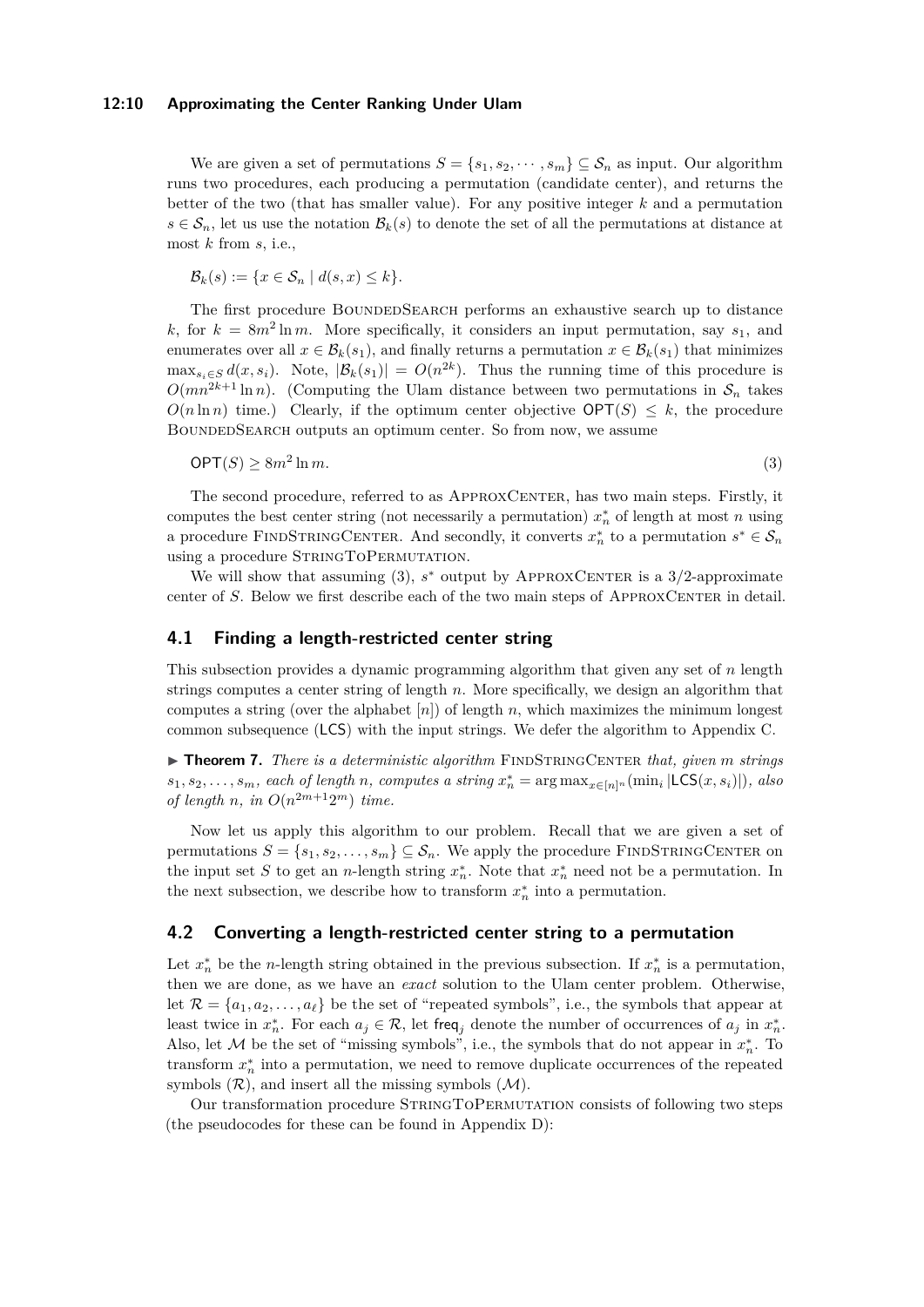**1.** Use a procedure RemoveDuplicate [\(Algorithm 1\)](#page-20-1) to remove all the duplicate occurrences of the symbols in  $R$ . REMOVEDUPLICATE first computes an (arbitrary) optimal alignment  $\alpha_i$  between  $x_n^*$  and  $s_i$ , for each  $i \in [m]$ . Next, construct a colored matrix *M* of dimension  $m \times \ell$  as follows: For each  $i \in [m]$  and  $j \in [\ell]$ , if  $\alpha_i$  aligns the *r*-th occurrence (for some  $r \in [\text{freq}_j]$ ) of the symbol  $a_j$  in  $x_n^*$ , set  $M[i][j] = r$ ; else set  $M[i][j] = \text{no-color.}$  (As  $s_i$  is a permutation, at most one occurrence of  $a_j$  in  $x_n^*$  can be aligned with the  $a_j$  in  $s_i$ .)

Then we use this colored matrix *M* as an instance of the matrix bi-coloring problem (defined in [Section 3\)](#page-5-1) and find an optimum bi-coloring scheme A for *M* (using [Theorem 6\)](#page-8-1). (For an illustration, see [Figure 1](#page-4-1) and [Figure 2.](#page-4-0)) Let the scheme  $A$  be the tuple  $(c_1, \ldots, c_\ell)$ . Then, for each symbol  $a_j \in \mathcal{R}$ , we keep the  $c_j$ -th occurrence of it in  $x_n^*$  and delete all the remaining occurrences of it. Let  $\bar{x}$  denote the output string. (Note, no symbol in  $\bar{x}$ appears more than once, and therefore the length of  $\bar{x}$  might be less than  $n$ .)

**2.** Use a procedure INSERTMISSING [\(Algorithm 2\)](#page-20-2) to insert all the symbols in  $\mathcal{M}$  in  $\bar{x}$  in a "balanced" manner. Compute an (arbitrary) optimal alignment  $\beta_i$  between  $\bar{x}$  and  $s_i$ , for each  $i \in [m]$ . (Note,  $\beta_i$ 's can easily be obtained by updating the  $\alpha_i$ 's computed before.) Consider  $s_1$  and a symbol  $b \in \mathcal{M}$ . Suppose  $s_1[p] = b$ , for  $p \in [n]$ . Let  $q \in [n]$  be the largest index  $\langle p \rangle$  such that  $s_1[q] = a$  is aligned by  $\beta_1$ .

Then place *b* just after *a* in  $\bar{x}$ , and also update  $\beta_1$  (by aligning the symbol *b*). Then remove *b* from the set  $M$ . Next, consider  $s_2$  and another symbol from  $M$ , and insert that symbol in  $\bar{x}$  in a similar way. Loop through the input permutations one by one in a cyclic manner (after  $s_m$ , again take  $s_1$ ) and perform the above process of inserting symbols in M, until there is no symbol left in M. Let us denote the final transformed string  $\bar{x}$  by z.

It is straightforward to see that the final output string  $z$  is a permutation in  $\mathcal{S}_n$ . We claim that *z* is a 3/2-approximate center. Recall, we only need to argue for  $\mathsf{OPT}(S) \geq 8m^2 \ln m$ (by Assumption [3\)](#page-9-1).

<span id="page-10-0"></span>▶ **Lemma 8.** *Assuming [3,](#page-9-1) the final string z output by the procedure* STRINGTOPERMUTATION *is a*  $\left(\frac{3}{2} - \frac{1}{3m}\right)$ -approximate center of S.

Before commencing the proof of [Lemma 8,](#page-10-0) we need a simple observation on the size of  $M$ , the set of missing symbols. Since  $x_n^*$  is of length *n*, the number of missing symbols is equal to the number of repeated occurrences of the symbols in  $R$ . More specifically,

<span id="page-10-1"></span>
$$
|\mathcal{M}| = \sum_{a_j \in \mathcal{R}} (\text{freq}_j - 1). \tag{4}
$$

Let  $\mu \coloneqq \sum_{j=1}^{\ell} (1 - 1/\text{freq}_j)$ . Note that

<span id="page-10-2"></span>
$$
\mu = \sum_{j=1}^{\ell} \left( (\text{freq}_j - 1) / \text{freq}_j \right) \le \frac{1}{2} \sum_j (\text{freq}_j - 1) \tag{Since } \min_j \text{freq}_j \ge 2
$$
\n
$$
\le |\mathcal{M}|/2. \tag{By Equation 4}
$$

<span id="page-10-3"></span>▷ Claim 9. If *µ* ≥ 4 ln *m*, then for all *i* ∈ [*m*],

$$
|\mathsf{LCS}(\bar{x}, s_i)| \geq |\mathsf{LCS}(x_n^*, s_i)| - \frac{|\mathcal{M}|}{2} - \sqrt{2|\mathcal{M}| \ln m}.
$$

Proof. Recall, A is an optimum matrix bi-coloring scheme for *M* (constructed by the procedure REMOVEDUPLICATE).  $\bar{x}$  is obtained from  $x_n^*$  by removing all repeated occurrences of the symbols in R according to the tuple  $(c_1, \ldots, c_\ell)$ , corresponding to A. Note,  $\mu \ge 4 \ln m$ implies  $m^4 \le e^{\mu}$ . By [Theorem 5,](#page-6-0)  $MRl(\mathcal{A}(M)) \le \mu + 2\sqrt{\mu \ln m}$ , where  $\mu = \sum_{j=1}^{\ell} (1 - 1/\text{freq}_j)$ .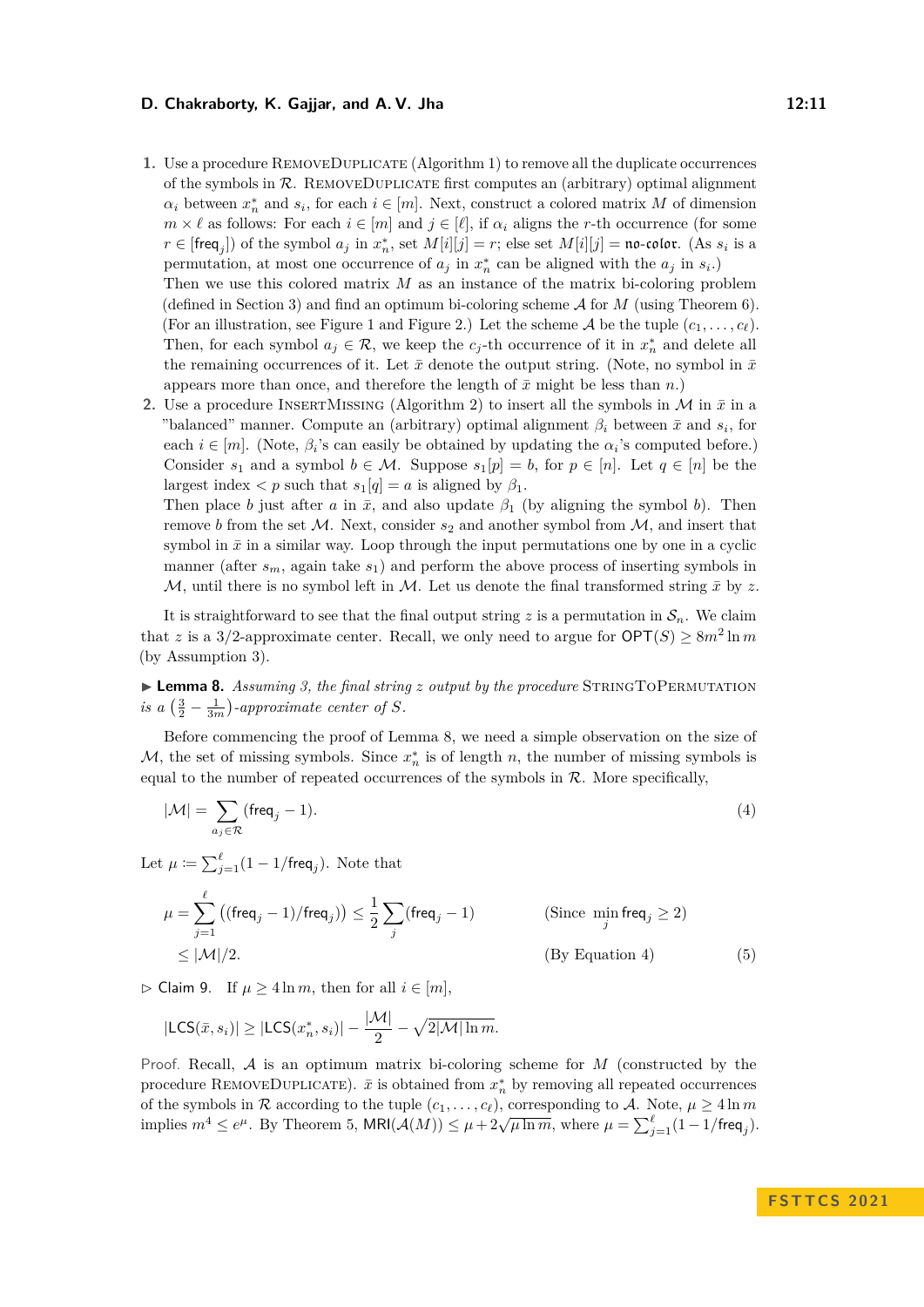#### **12:12 Approximating the Center Ranking Under Ulam**

Consider any  $s_i \in S$ . Note, *M* was constructed using the alignment  $\alpha_i$  between  $s_i$  and *x*<sup>\*</sup><sub>n</sub>. Observe, the number of symbols (initially) aligned by  $\alpha_i$  that are deleted from  $x_n^*$  to obtain  $\bar{x}$  is at most  $R(i)$  (see [Section 3](#page-5-1) for the definition of RI). Thus, we get

$$
|\mathsf{LCS}(\bar{x}, s_i)| \ge |\mathsf{LCS}(x_n^*, s_i)| - (\mu + 2\sqrt{\mu \ln m})
$$
  
\n
$$
\ge |\mathsf{LCS}(x_n^*, s_i)| - \frac{|\mathcal{M}|}{2} - \sqrt{2|\mathcal{M}| \ln m}.
$$
 (By Equation 5)

This completes the proof of [Claim 9.](#page-10-3)  $\triangleleft$ 

**Proof of [Lemma 8.](#page-10-0)** We will argue that for all  $s_i \in S$ ,  $d(z, s_i) \leq (\frac{3}{2} - \frac{1}{3m})$  OPT(*S*). Let  $s^*$ be an optimum center of *S* under the Ulam metric. So, for all  $s_i \in S$ ,  $d(s^*, s_i) \le \text{OPT}(S)$ . Recall, by definition,  $d(s^*, s_i) = n - |LCS(s^*, s_i)|$ . Thus,

<span id="page-11-0"></span>
$$
\forall s_i \in S, \quad |\mathsf{LCS}(s^*, s_i)| \ge n - \mathsf{OPT}(S). \tag{6}
$$

Since  $x_n^*$  maximizes the minimum LCS between an *n*-length string and  $s_i \in S$ , by [\(6\)](#page-11-0),

<span id="page-11-1"></span>
$$
\forall s_i \in S, \quad |\mathsf{LCS}(x_n^*, s_i)| \ge n - \mathsf{OPT}(S). \tag{7}
$$

Also, observe that

<span id="page-11-5"></span>
$$
|\mathcal{M}| \le n - \min_{s_i \in S} (|\mathsf{LCS}(x_n^*, s_i)|)
$$
  
\n
$$
\le \mathsf{OPT}(S). \qquad (\min_{s_i \in S} (|\mathsf{LCS}(x_n^*, s_i)|) \ge n - \mathsf{OPT}(S) \text{ by Equation 7})
$$
 (8)

Consider an  $s_i \in S$ . By the procedure INSERTMISSING, among the inserted symbols at least  $|\mathcal{M}|/m|$  symbols will be aligned between the final string *z* and  $s_i$  by the alignment function  $\beta_i$ . In particular,

<span id="page-11-2"></span>
$$
|\mathsf{LCS}(z,s_i)| \ge |\mathsf{LCS}(\bar{x},s_i)| + \left\lfloor \frac{|\mathcal{M}|}{m} \right\rfloor.
$$
\n(9)

Next, we proceed by considering the two cases depending on the value of  $\mu$  separately. Let us first argue for  $\mu < 4 \ln m$ . In fact, in this case, we get a solution that is much closer to the optimum. More specifically, we claim that  $d(z, s_i) \leq (1 + 1/m^2) \text{OPT}(S)$ . As  $\bar{x}$  is obtained from  $x_n^*$  by deleting repeated occurrences of the symbols in  $\mathcal R$  and  $s_i \in \mathcal S_n$ ,

<span id="page-11-4"></span><span id="page-11-3"></span>
$$
|\mathsf{LCS}(\bar{x}, s_i)| \ge |\mathsf{LCS}(x_n^*, s_i)| - \ell. \qquad \text{(Recall, } \ell = |\mathcal{R}|) \tag{10}
$$

Note, the above inequality holds irrespective of the value of  $\mu$ .

Since  $\text{freq}_j \geq 2$  for all  $j \in [\ell]$ , we have  $\mu = \sum_{j=1}^{\ell} (1 - 1/\text{freq}_j) \geq \ell/2$ . This implies that

$$
\ell \le 2\mu < 8\ln m \le \frac{\text{OPT}(S)}{m^2} \tag{11}
$$

where the last inequality follows from Assumption [\(3\)](#page-9-1). Thus,

$$
d(z, s_i) = n - |\mathsf{LCS}(z, s_i)|
$$
 (By definition)  
\n
$$
\leq n - |\mathsf{LCS}(\bar{x}, s_i)|
$$
 (By Equation 9)  
\n
$$
\leq n - |\mathsf{LCS}(x_n^*, s_i)| + \ell
$$
 (By Equation 10)  
\n
$$
\leq \mathsf{OPT}(S) + \frac{\mathsf{OPT}(S)}{m^2}
$$
 (By Equation 7, 11)  
\n
$$
\leq \left(1 + \frac{1}{m^2}\right) \mathsf{OPT}(S).
$$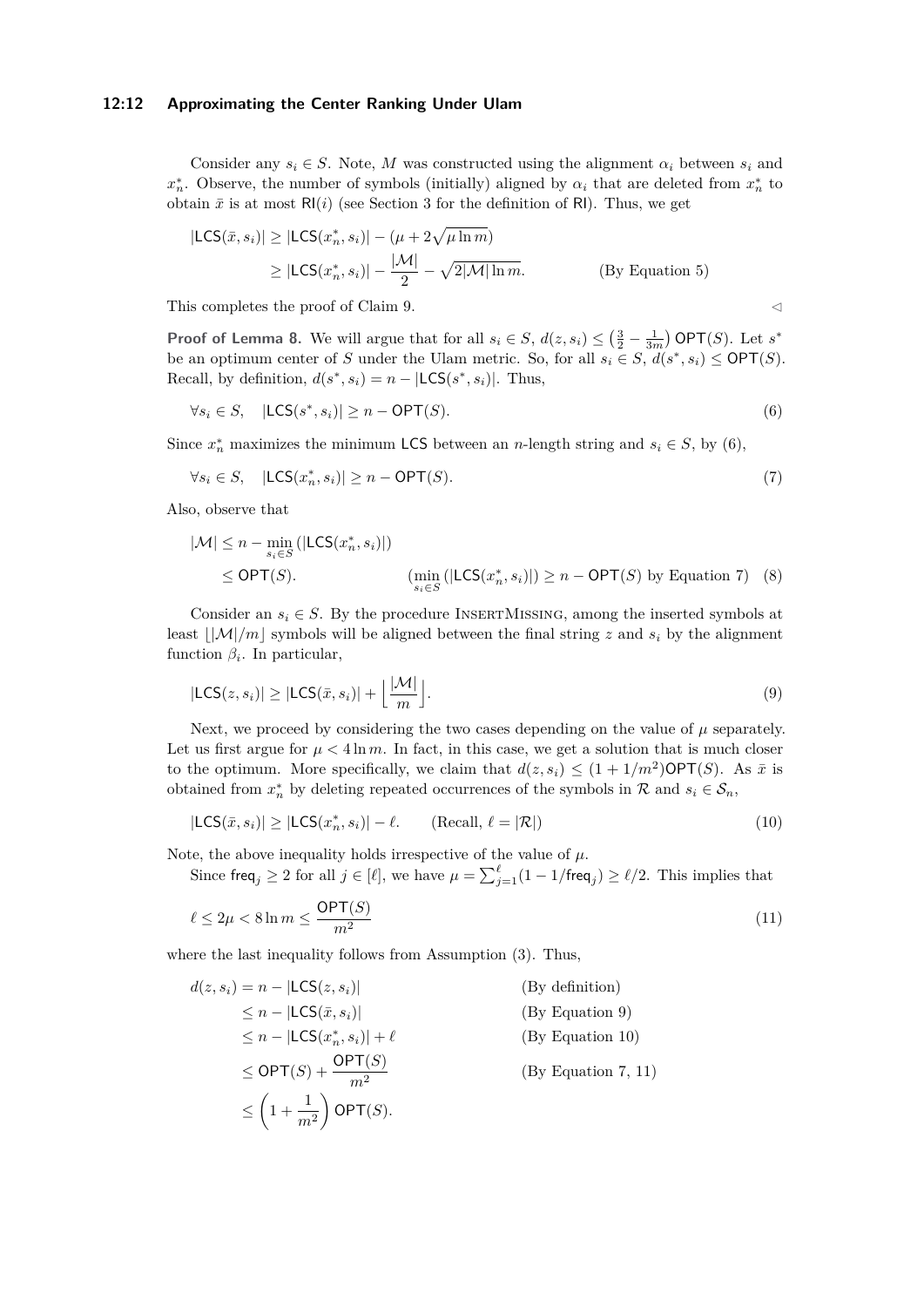So, for  $\mu < 4 \ln m$ , we have  $d(z, s_i) \leq (1 + \frac{1}{m^2})$  OPT(*S*), which is at most  $(\frac{3}{2} - \frac{1}{3m})$  OPT(*S*) for  $m \geq 2$ .

Now, the only remaining case is  $\mu \geq 4 \ln m$ . We will use an argument similar to the previous case. The only difference is that now to lower bound  $|LCS(\bar{x}, s_i)|$ , we will apply [Claim 9](#page-10-3) (instead of [Equation 10\)](#page-11-3).

$$
|\mathsf{LCS}(z, s_i)| \ge |\mathsf{LCS}(\bar{x}, s_i)| + \left\lfloor \frac{|\mathcal{M}|}{m} \right\rfloor
$$
 (By Equation 9)  
\n
$$
\ge |\mathsf{LCS}(x_n^*, s_i)| - \frac{|\mathcal{M}|}{2} - \sqrt{2|\mathcal{M}| \ln m} + \left\lfloor \frac{|\mathcal{M}|}{m} \right\rfloor
$$
 (By Claim 9)  
\n
$$
\ge |\mathsf{LCS}(x_n^*, s_i)| - |\mathcal{M}| \left(\frac{1}{2} - \frac{1}{m}\right) - \sqrt{2|\mathcal{M}| \ln m} - 1.
$$
 (12)

Hence,

$$
d(z, s_i) = n - |\mathsf{LCS}(z, s_i)| \qquad \text{(By definition)}
$$
\n
$$
\leq n - |\mathsf{LCS}(x_n^*, s_i)| + |\mathcal{M}| \left(\frac{1}{2} - \frac{1}{m}\right) + \sqrt{2|\mathcal{M}| \ln m} + 1 \quad \text{(By Equation 12)}
$$
\n
$$
\leq \mathsf{OPT}(S) + \left(\frac{1}{2} - \frac{1}{m} + \sqrt{\frac{2\ln m}{\mathsf{OPT}(S)}}\right) \mathsf{OPT}(S) + 1 \qquad \text{(By Equation 7, 8)}
$$
\n
$$
\leq \left(\frac{3}{2} - \frac{1}{m} + \sqrt{\frac{2\ln m}{8m^2 \ln m}} + \frac{1}{\mathsf{OPT}(S)}\right) \mathsf{OPT}(S) \qquad \text{(By Assumption (3))}
$$
\n
$$
\leq \left(\frac{3}{2} - \frac{1}{3m}\right) \mathsf{OPT}(S). \qquad \text{(By Assumption (3))}
$$

This completes the proof of [Lemma 8.](#page-10-0)

**Running time analysis.** We now analyze the running time of the overall algorithm. The procedure BOUNDEDSEARCH takes  $O(mn^{2k+1}\ln n)$  time (to perform an exhaustive search up to distance *k* from an input permutation). Next, we analyze the running time of Ap-PROXCENTER. The first step of it uses [Theorem 7](#page-9-2) taking  $O(2^m n^{2m+1})$  time. The second step consists of two procedures: RemoveDuplicate and InsertMissing. Constructing the colored matrix *M* in the procedure REMOVEDUPLICATE takes  $O(mn \ln n)$  time. (Note, it only involves *m* LCS computations. In each of them, one of the strings is a permutation and thus takes  $O(n \ln n)$  time per string by using a standard LCS algorithm.) Next, REMOVEDUplicate invokes the algorithm from [Theorem 6](#page-8-1) to find an optimal bi-coloring scheme, which requires  $O(mn^{m+1})$  time (the number of missing symbols is at most *n*). Once we get the bi-coloring scheme, generating  $\bar{x}$  takes only  $O(n)$  time. The next procedure, INSERTMISSING, again involves *m* LCS computations and then updating those alignments according to the insertion of missing symbols. This takes  $O(mn \ln n)$  time. So the overall running time is  $O(mn^{2k+1}\ln n + 2^m n^{2m+1} + mn^{m+1}) = n^{O(m^2\ln m)}$  (by replacing  $k = 8m^2\ln m$ ).

<span id="page-12-0"></span>▶ Remark 10. Let us now comment on how to reduce the running time by increasing the approximation factor slightly. Recall, after performing the exhaustive search BOUNDEDSEARCH up to distance k, we remain with the case when  $\mathsf{OPT}(S) \geq k$ . When we analyze the approx-imation factor of our algorithm (in particular, [Lemma 8\)](#page-10-0), to attain  $\left(\frac{3}{2} - \frac{1}{3m}\right)$  we need to assume that  $\mathsf{OPT}(S)$  is at least  $\Omega(m^2 \ln m)$ . That is why we set  $k = 8m^2 \ln m$ . Our analysis essentially shows that the approximation factor is max  $\left\{1 + \frac{8 \ln m}{k}, \frac{3}{2} - \frac{1}{m} + \sqrt{\frac{2 \ln m}{k}} + \frac{1}{k}\right\}$  with

<span id="page-12-1"></span>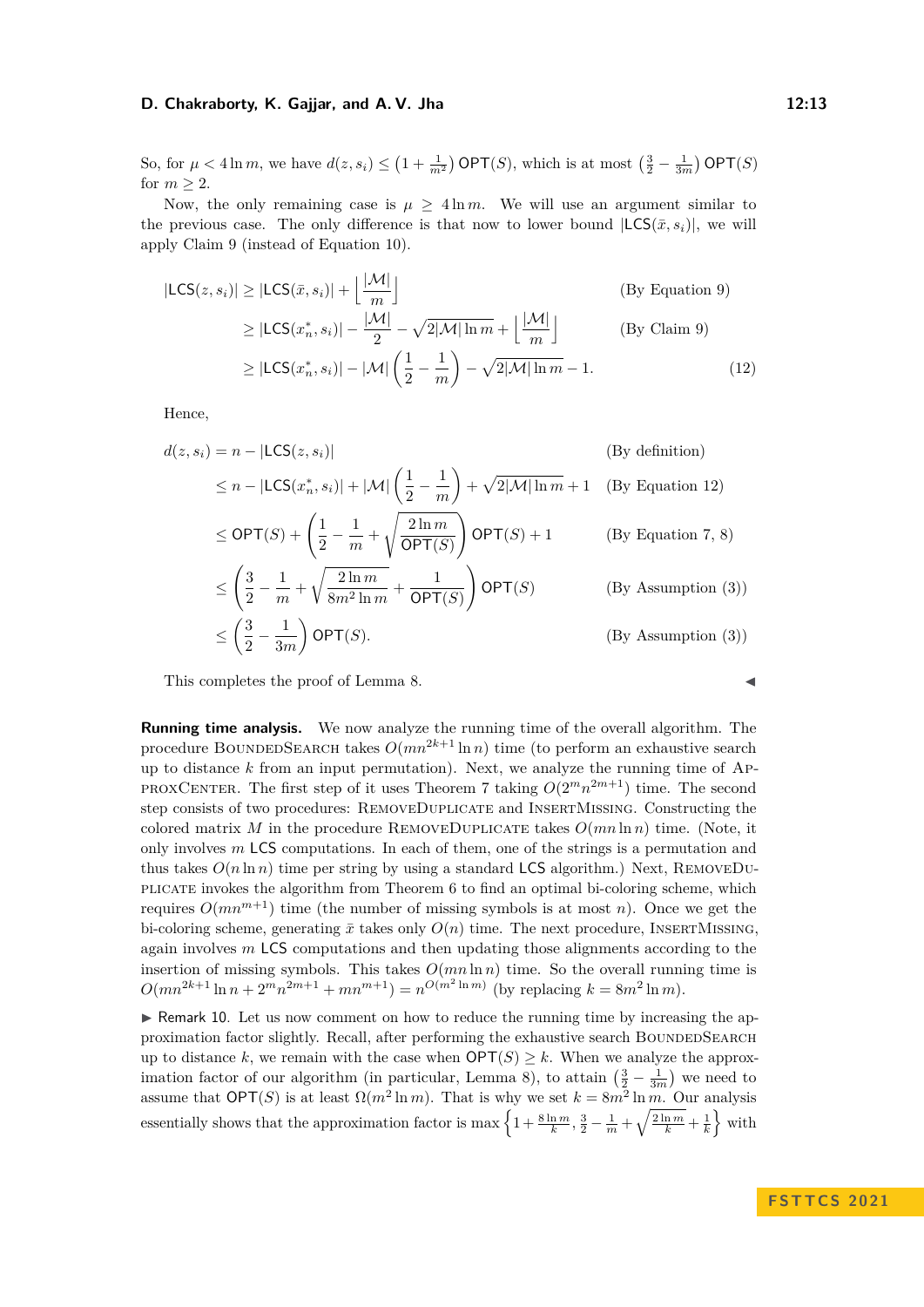#### **12:14 Approximating the Center Ranking Under Ulam**

the running time  $O(mn^{2k+1}\ln n + 2^m n^{2m+1})$ . So we get a trade-off between the approximation factor and the running time. For instance, if we set  $k = 8m$ , we get an approximation factor  $\left(\frac{3}{2} + \sqrt{\frac{\ln m}{4m}} - \frac{7}{8m}\right)$ ) and running time  $n^{O(m)}$ . In fact, for any  $0 < \epsilon < 1$ , by setting  $k = \frac{8 \ln m}{\epsilon^2}$ , we get a  $\left(\frac{3}{2} + \epsilon - \frac{1}{m}\right)$ -approximate center in  $O(2^m n^{2m+1}) + n^{O(\frac{\ln m}{\epsilon^2})}$  time.

▶ **Theorem 11.** *There is a deterministic algorithm that, given an*  $0 < \epsilon < 1$  *and a set of m* permutations  $S \subseteq S_n$ , computes a  $\left(\frac{3}{2} + \epsilon - \frac{1}{m}\right)$ -approximate center of S in time  $n^{3m} + n^{O\left(\frac{\ln m}{\epsilon^2}\right)}$ .

# **4.3 An exact algorithm for three permutations**

When the number of input permutations is only three (i.e.,  $m = 3$ ), we can get an exact polynomial-time algorithm for the Ulam center problem.

<span id="page-13-0"></span>▶ **Theorem 12.** *There is a deterministic polynomial-time algorithm that takes 3 permutations as input, and outputs their Ulam center.*

We will show that given three permutations  $s_1, s_2, s_3$  from  $\mathcal{S}_n$ , it is possible to remove duplicate symbols and insert missing symbols in a simple and efficient way that converts an *n*-length center string for *s*1*, s*2*, s*<sup>3</sup> to an optimal center permutation for them.

If the  $x_n^*$  computed by our dynamic program is already a permutation, then we are done. Otherwise, first fix some optimal alignment between  $x_n^*$  and  $s_i$  for all  $i \in [3]$ . We incrementally update the sting  $x_n^*$  by processing the repeated symbols one by one. Take an arbitrary repeated symbol *a* in  $x_n^*$  and a missing symbol *b*. Note, *a* appears more than once. Consider the first occurrence of  $a$  in  $x_n^*$ , and do the following:

- If (that particular occurrence of) *a* does not align with any of  $s_1, s_2, s_3$ , then we delete it from  $x_n^*$ , and insert *b* at an arbitrary location in  $x_n^*$ . Remove *b* from *M*. Clearly, this does not decrease  $\mathsf{LCS}(x_n^*, s_i)$  for any of the three  $s_i$ 's.
- $\blacksquare$  If (that particular occurrence of) *a* aligns with the symbol *a* of only one input permutation (say  $s_1$ ), then delete it from  $x_n^*$ , and insert *b* in  $x_n^*$  so that it aligns with the *b* in  $s_3$ . Remove *b* from M. The length of  $LCS(x_n^*, s_1)$  is decreased by one for by the deletion of *a*, but it is then increased by one by the insertion of *b*. So  $|LCS(x_n^*, s_1)|$  remains the same.
- If (that particular occurrence of) *a* aligns with the symbol *a* in two of the permutations  $(say s<sub>1</sub>, s<sub>2</sub>)$ , we do nothing.

Only except the last case, each time we process a repeated symbol *a*, we remove an occurrence of it from  $x_n^*$ . (Note that the number of times we need to process a symbol  $a$  is equal to its number of occurrences in  $x_n^*$ , minus one.) Since the number of input permutations is exactly three, at most one occurrence of *a* can be aligned with that of two input permutations. So for any repeated symbol in  $x_n^*$ , at most once we will be in the last case.

Once we are left with no repeated symbols, we stop. (Since  $x_n^*$  is always of length *n*, there will not be any missing symbols left after we are done with processing all the repeated symbols.) So,  $x_n^*$  will eventually become a permutation, and  $|LCS(x_n^*, s_i)|$  for none of the three  $s_i$ 's will decrease. Let us denote the final string by *z*. By [Equation 7,](#page-11-1) for each  $i \in [3]$ ,

$$
n-\mathsf{OPT}(S) \le |\mathsf{LCS}(x_n^*, s_i)| = |\mathsf{LCS}(z, s_i)|.
$$

Thus,  $d(z, s_i) \le \text{OPT}(S)$ . Hence, we conclude that *z* is an (exact) Ulam center for  $s_1, s_2, s_3$ . The running time of the algorithm is clearly polynomial in *n*, concluding [Theorem 12.](#page-13-0)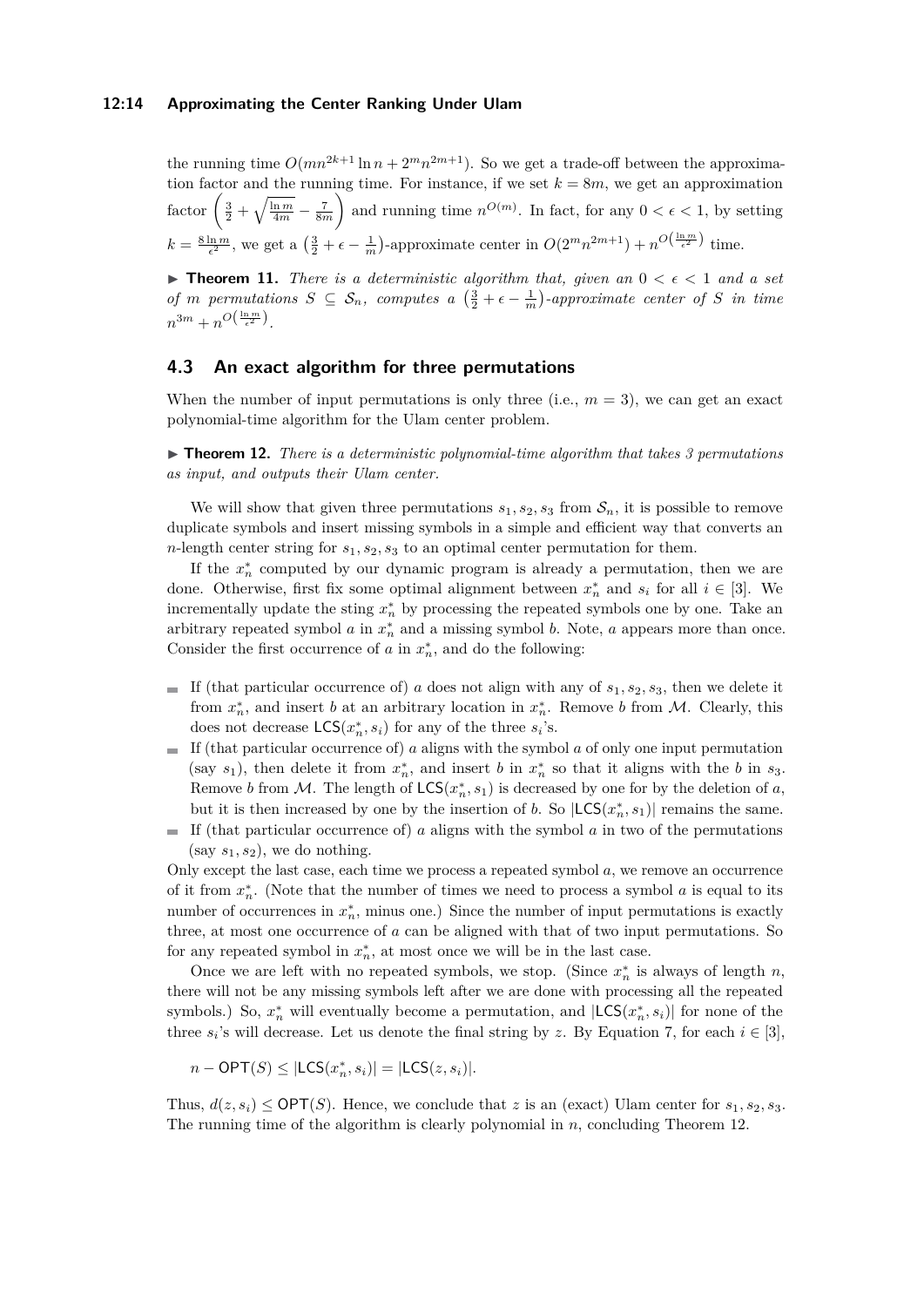# <span id="page-14-0"></span>**5 Closest String with Wildcards**

The matrix bi-coloring problem defined in [Section 3](#page-5-1) is a generalization of the well-known *closest string with wildcards* problem. In this problem, any given string may include wildcard characters which can be matched with any character of the other strings. Consider any alphabet  $\Sigma$ . For any two strings  $s, s' \in (\Sigma \cup \{*\})^n$ , the Hamming distance between them is defined as

 $d_H(s, s') := |\{i \in [n] \mid s[i] \neq s'[i] \text{ and } s[i] \neq * \text{ and } s'[i] \neq * \}|.$ 

In the closest string with wildcards problem, given a set of *m* strings  $s_1, s_2, \ldots, s_m \in$  $(\Sigma \cup \{*\})^n$ , the objective is to find a string  $s \in \Sigma^n$  such that  $\max_{i \in [m]} d_H(s, s_i)$  is minimized.

The above problem is a special case of the matrix bi-coloring problem, where the strings are the rows of the matrix and the wildcards (∗) are the no-color entries in the matrix. If we restrict  $f_i = |\Sigma|$  (for all  $j \in [n]$ ) in the matrix bi-coloring problem, we get the closest string with wildcards problem.

So far we do not know of any polynomial-time algorithm for the closest string with wildcards problem that achieves a  $(2 - \epsilon)$ -factor approximation (for some  $0 < \epsilon < 1$ ). In this section, we refute the possibility of getting such an algorithm unless  $P = NP$ , even when the alphabet  $\Sigma$  is binary. In particular, we prove [Theorem 2.](#page-2-0)

To show the inapproximability result, we start with defining a variant of the satisfiability (SAT) problem, namely  $(1, k, 2k + 1)$ -SAT introduced by Austrin, Guruswami & Håstad [\[5\]](#page-15-9).

▶ **Definition 13** ((1, k, 2k + 1)-SAT). Let  $k \ge 1$  be a fixed integer constant. Given a  $(2k+1)$ -*CNF formula*  $F$  (*i.e., each clause of*  $F$  *has exactly*  $2k+1$  *literals), decide between the following two cases:*

- *YES: There is an assignment for the variables in F that satisfies at least k literals in*  $\sim$ *each clause of F.*
- *NO: F is unsatisfiable.*
- <span id="page-14-1"></span>▶ **Theorem 14** ([\[5\]](#page-15-9)). For every fixed integer  $k \ge 1$ ,  $(1, k, 2k + 1)$ -SAT *is* NP-hard.

For  $k = 1$ ,  $(1, k, 2k+1)$ -SAT is simply 3-SAT. We now provide a polynomial-time reduction from  $(1, k, 2k + 1)$ -SAT to (a gap version of) the closest string with wildcards problem.

▶ **Definition 15** (Approximate closest string with wildcards)**.** *Consider any alphabet* Σ *and an*  $\epsilon > 0$ *. Given a set of m strings*  $s_1, s_2, \ldots, s_m \in (\Sigma \cup \{*\})^n$  *(where*  $*$  *is a wildcard) and a positive integer r, decide between the following two cases.*

*YES: There is a string*  $s \in \Sigma^n$  *such that for all*  $i \in [m]$ ,  $d_H(s, s_i) \leq r$ . *NO: For all strings*  $s \in \Sigma^n$ , there exists an  $i \in [m]$  such that  $d_H(s, s_i) > (2 - \epsilon)r$ .  $\sim$ 

**Proof of [Theorem 2.](#page-2-0)** Let  $k = \lfloor 1/\epsilon \rfloor$ . Consider an instance  $((2k + 1)$ -CNF formula) *F* of the  $(1, k, 2k + 1)$ -SAT problem with *n* variables  $x_1, x_2, \ldots, x_n$  and *m* clauses. We create *m* strings each of length *n* over the alphabet  $\{0,1\} \cup \{*\}$ . For each clause  $C_i$ , we create a string  $s_i$  as follows: If the literal  $x_j$  appears in  $C_i$ , set  $s_i[j] = 1$ ; else if the literal  $\bar{x}_j$  (negation of *x*<sub>j</sub>) appears in  $C_i$ , set  $s_i[j] = 0$ ; else set  $s_i[j] = *$ . Set  $r = k + 1$ .

Suppose *F* is a YES instance of  $(1, k, 2k + 1)$ -SAT. Take the corresponding satisfying assignment  $\sigma$  (that satisfies at least *k* literals per clause). Create a string  $s \in \{0,1\}^n$  by setting  $s[j] = 1$  if  $x_j$  is set to TRUE by  $\sigma$ , and  $s[j] = 0$  if  $x_j$  is set to FALSE by  $\sigma$ , for all *j* ∈ [*n*]. Note that  $d_H(s, s_i)$  ≤  $(2k + 1) - k = k + 1$  for all  $i \in [m]$ .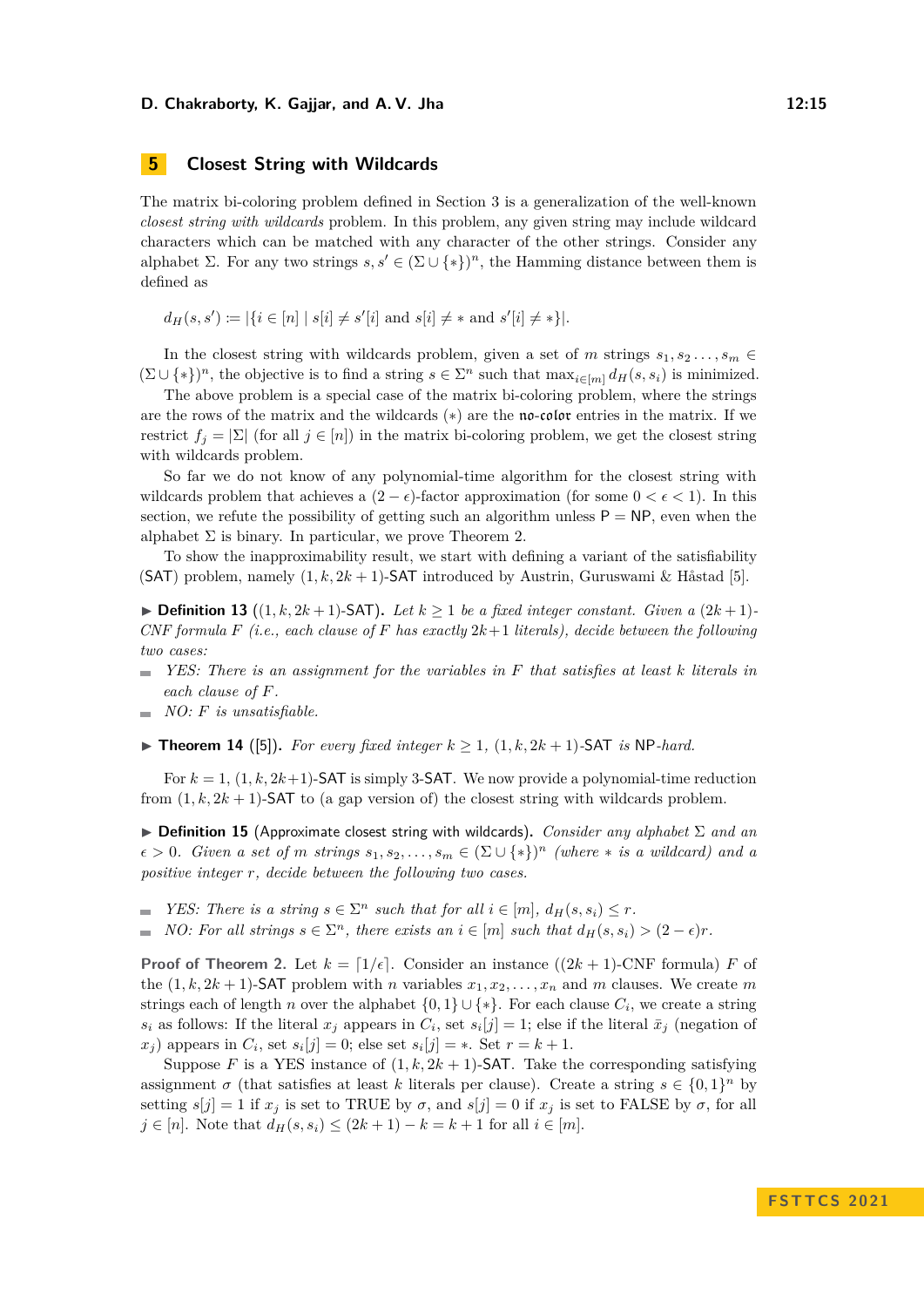#### **12:16 Approximating the Center Ranking Under Ulam**

Now, suppose F is a NO instance of  $(1, k, 2k + 1)$ -SAT. Assume to contrary that there exists a string  $s \in \{0,1\}^n$  such that for all  $i \in [m]$ ,  $d_H(s, s_i) \leq (2 - \epsilon)(k + 1) < 2k + 1$  (since  $k \geq 1/\epsilon$ ). Then create an assignment  $\sigma'$  by setting  $x_j$  to TRUE if  $s[j] = 1$ , and FALSE if  $s[j] = 0$ , for all  $j \in [n]$ . Note that  $\sigma'$  satisfies *F*, contradicting the fact that *F* is unsatisfiable. The proof follows from [Theorem 14.](#page-14-1)

**6 Conclusion**

In this paper, we study the problem of computing a center rank/permutation under the Ulam metric, which is known to be NP-complete. There is a folklore 2-approximation algorithm that works for every metric space. No better (polynomial-time) algorithm is known for the Ulam metric, even when the number of input permutations is constant. Our main result breaks below the 3/2-approximation for constantly many inputs. An exciting open direction is to beat the 2-approximation for arbitrarily many inputs (i.e., an algorithm whose running time is polynomial in both *n* and *m*).

In proving our result, we establish a connection between the Ulam center problem and the closest string with wildcards problem (the center problem under the Hamming metric in the presence of wildcards). We further show that the latter problem is  $(2-\epsilon)$ -inapproximable unless  $P = NP$ . This result is in sharp contrast with the PTAS known for the closest string problem without wildcards.

#### **References**

- <span id="page-15-4"></span>**1** Nir Ailon, Moses Charikar, and Alantha Newman. Aggregating inconsistent information: Ranking and clustering. *J. ACM*, 55(5):23:1–23:27, 2008. [doi:10.1145/1411509.1411513](https://doi.org/10.1145/1411509.1411513).
- <span id="page-15-5"></span>**2** David Aldous and Persi Diaconis. Longest increasing subsequences: from patience sorting to the Baik-Deift-Johansson theorem. *Bulletin of the American Mathematical Society*, 36(4):413–432, 1999. [doi:10.1090/S0273-0979-99-00796-X](https://doi.org/10.1090/S0273-0979-99-00796-X).
- <span id="page-15-6"></span>**3** Alexandr Andoni and Robert Krauthgamer. The computational hardness of estimating edit distance. *SIAM J. Comput.*, 39(6):2398–2429, 2010.
- <span id="page-15-7"></span>**4** Alexandr Andoni and Huy L. Nguyen. Near-optimal sublinear time algorithms for Ulam distance. In *Proceedings of the Twenty-First Annual ACM-SIAM Symposium on Discrete Algorithms (SODA)*, pages 76–86, 2010. [doi:10.1137/1.9781611973075.8](https://doi.org/10.1137/1.9781611973075.8).
- <span id="page-15-9"></span>**5** Per Austrin, Venkatesan Guruswami, and Johan Håstad. (2+*ϵ*)-sat is NP-hard. *SIAM J. Comput.*, 46(5):1554–1573, 2017.
- <span id="page-15-2"></span>**6** Christian Bachmaier, Franz J. Brandenburg, Andreas Gleißner, and Andreas Hofmeier. On the hardness of maximum rank aggregation problems. *Journal of Discrete Algorithms*, 31:2–13, 2015. 24th International Workshop on Combinatorial Algorithms (IWOCA 2013).
- <span id="page-15-0"></span>**7** Mihai Bādoiu, Sariel Har-Peled, and Piotr Indyk. Approximate clustering via core-sets. In *Proceedings of the thiry-fourth annual ACM Symposium on Theory of Computing*, pages 250–257, 2002.
- <span id="page-15-3"></span>**8** Therese Biedl, Franz J Brandenburg, and Xiaotie Deng. On the complexity of crossings in permutations. *Discrete Mathematics*, 309(7):1813–1823, 2009.
- <span id="page-15-8"></span>**9** Mahdi Boroujeni and Saeed Seddighin. Improved MPC algorithms for edit distance and Ulam distance. In *The 31st ACM on Symposium on Parallelism in Algorithms and Architectures, SPAA 2019, Phoenix, AZ, USA, June 22-24, 2019.*, pages 31–40, 2019.
- <span id="page-15-1"></span>**10** Marc Bury and Chris Schwiegelshohn. On finding the jaccard center. In *44th International Colloquium on Automata, Languages, and Programming (ICALP 2017)*. Schloss Dagstuhl-Leibniz-Zentrum fuer Informatik, 2017.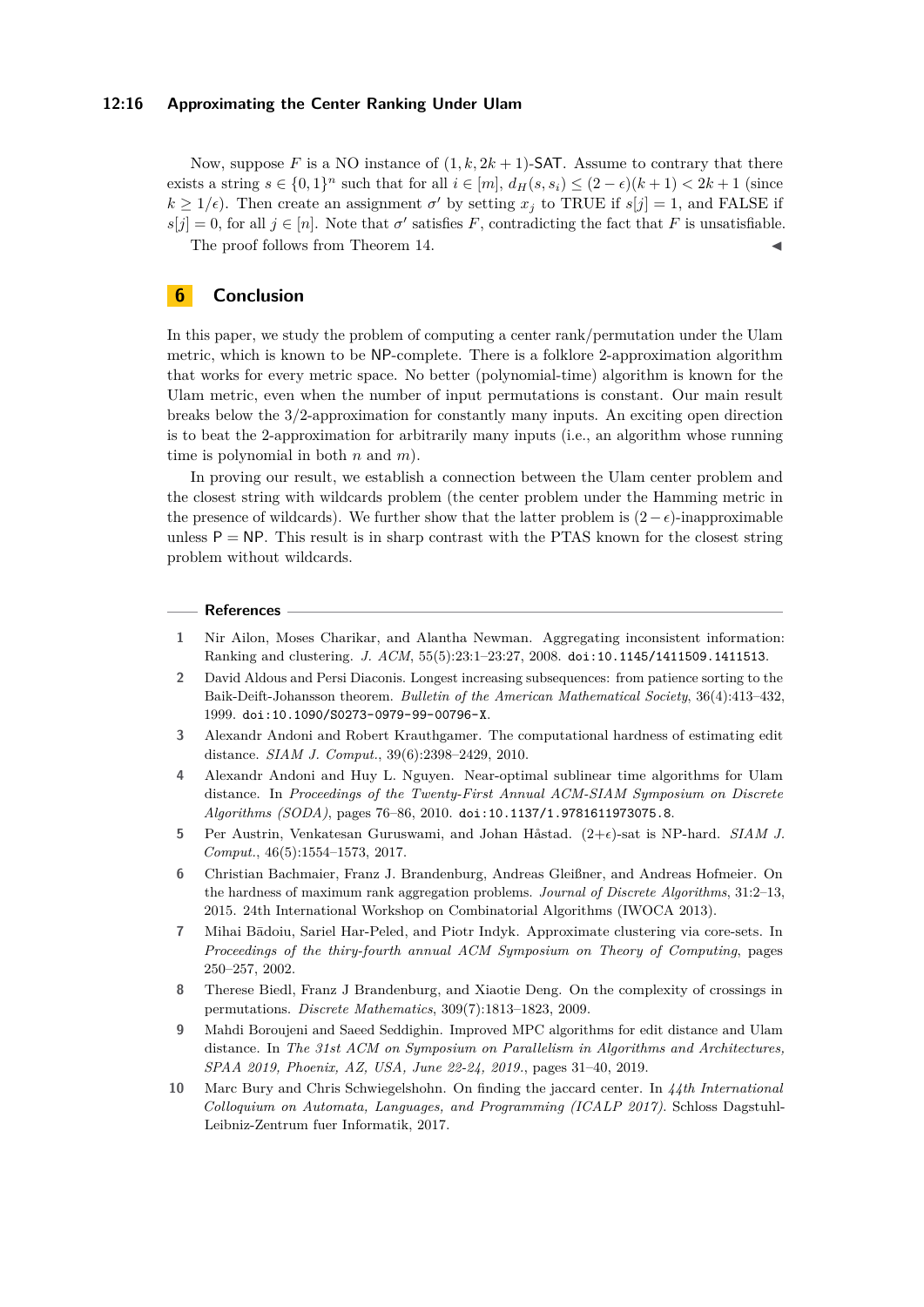- <span id="page-16-14"></span>**11** Diptarka Chakraborty, Debarati Das, and Robert Krauthgamer. Approximating the median under the ulam metric. In *Proceedings of the 2021 ACM-SIAM Symposium on Discrete Algorithms (SODA)*, pages 761–775. SIAM, 2021.
- <span id="page-16-13"></span>**12** Moses Charikar and Robert Krauthgamer. Embedding the Ulam metric into *l*1. *Theory of Computing*, 2(11):207–224, 2006. [doi:10.4086/toc.2006.v002a011](https://doi.org/10.4086/toc.2006.v002a011).
- <span id="page-16-7"></span>**13** Flavio Chierichetti, Ravi Kumar, Sandeep Pandey, and Sergei Vassilvitskii. Finding the Jaccard median. In *Proceedings of the twenty-first annual ACM-SIAM symposium on Discrete Algorithms*, pages 293–311. SIAM, 2010. [doi:10.1137/1.9781611973075.25](https://doi.org/10.1137/1.9781611973075.25).
- <span id="page-16-19"></span>**14** Raphaël Clifford, Klim Efremenko, Benny Porat, and Ely Porat. A black box for online approximate pattern matching. In *Annual Symposium on Combinatorial Pattern Matching*, pages 143–151. Springer, 2008.
- <span id="page-16-4"></span>**15** Michael B Cohen, Yin Tat Lee, Gary Miller, Jakub Pachocki, and Aaron Sidford. Geometric median in nearly linear time. In *Proceedings of the forty-eighth annual ACM Symposium on Theory of Computing*, pages 9–21, 2016.
- <span id="page-16-17"></span>**16** Richard Cole and Ramesh Hariharan. Verifying candidate matches in sparse and wildcard matching. In *Proceedings of the thiry-fourth annual ACM Symposium on Theory of Computing*, pages 592–601, 2002.
- <span id="page-16-12"></span>**17** Graham Cormode, Shan Muthukrishnan, and Süleyman Cenk Sahinalp. Permutation editing and matching via embeddings. In *International Colloquium on Automata, Languages, and Programming*, pages 481–492. Springer, 2001. [doi:10.1007/3-540-48224-5\\_40](https://doi.org/10.1007/3-540-48224-5_40).
- <span id="page-16-5"></span>**18** Cynthia Dwork, Ravi Kumar, Moni Naor, and D. Sivakumar. Rank aggregation methods for the web. In *Proceedings of the Tenth International World Wide Web Conference, WWW 10*, pages 613–622, 2001. [doi:10.1145/371920.372165](https://doi.org/10.1145/371920.372165).
- <span id="page-16-0"></span>**19** Moti Frances and Ami Litman. On covering problems of codes. *Theory of Computing Systems*, 30(2):113–119, 1997.
- <span id="page-16-9"></span>**20** Nick Goldman, Paul Bertone, Siyuan Chen, Christophe Dessimoz, Emily M. LeProust, Botond Sipos, and Ewan Birney. Towards practical, high-capacity, low-maintenance information storage in synthesized DNA. *Nature*, 494(7435):77–80, 2013.
- <span id="page-16-8"></span>**21** Dan Gusfield. *Algorithms on Strings, Trees, and Sequences - Computer Science and Computational Biology*. Cambridge University Press, 1997.
- <span id="page-16-3"></span>**22** Danny Hermelin and Liat Rozenberg. Parameterized complexity analysis for the closest string with wildcards problem. In *Combinatorial Pattern Matching*, pages 140–149, Cham, 2014. Springer International Publishing.
- <span id="page-16-15"></span>**23** John G Kemeny. Mathematics without numbers. *Daedalus*, 88(4):577–591, 1959.
- <span id="page-16-6"></span>**24** Claire Kenyon-Mathieu and Warren Schudy. How to rank with few errors. In *Proceedings of the thirty-ninth annual ACM Symposium on Theory of Computing*, pages 95–103, 2007.
- <span id="page-16-16"></span>**25** Tomohiro Koana, Vincent Froese, and Rolf Niedermeier. Parameterized algorithms for matrix completion with radius constraints. In *31st Annual Symposium on Combinatorial Pattern Matching (CPM 2020)*. Schloss Dagstuhl-Leibniz-Zentrum für Informatik, 2020.
- <span id="page-16-10"></span>**26** Teuvo Kohonen. Median strings. *Pattern Recognition Letters*, 3(5):309–313, 1985. [doi:](https://doi.org/10.1016/0167-8655(85)90061-3) [10.1016/0167-8655\(85\)90061-3](https://doi.org/10.1016/0167-8655(85)90061-3).
- <span id="page-16-20"></span>**27** Joseph B Kruskal. An overview of sequence comparison: Time warps, string edits, and macromolecules. *SIAM review*, 25(2):201–237, 1983. [doi:10.1137/1025045](https://doi.org/10.1137/1025045).
- <span id="page-16-18"></span>**28** Christina Leslie, Rui Kuang, and Kristin Bennett. Fast string kernels using inexact matching for protein sequences. *Journal of Machine Learning Research*, 5(9), 2004.
- <span id="page-16-1"></span>**29** Ming Li, Bin Ma, and Lusheng Wang. On the closest string and substring problems. *Journal of the ACM (JACM)*, 49(2):157–171, March 2002.
- <span id="page-16-2"></span>**30** Bin Ma and Xiaoming Sun. More efficient algorithms for closest string and substring problems. *SIAM Journal on Computing*, 39(4):1432–1443, 2010.
- <span id="page-16-11"></span>**31** Carlos D. Martínez-Hinarejos, Alfons Juan, and Francisco Casacuberta. Use of median string for classification. In *Proceedings 15th International Conference on Pattern Recognition. ICPR-2000*, volume 2, pages 903–906. IEEE, 2000. [doi:10.1109/ICPR.2000.906220](https://doi.org/10.1109/ICPR.2000.906220).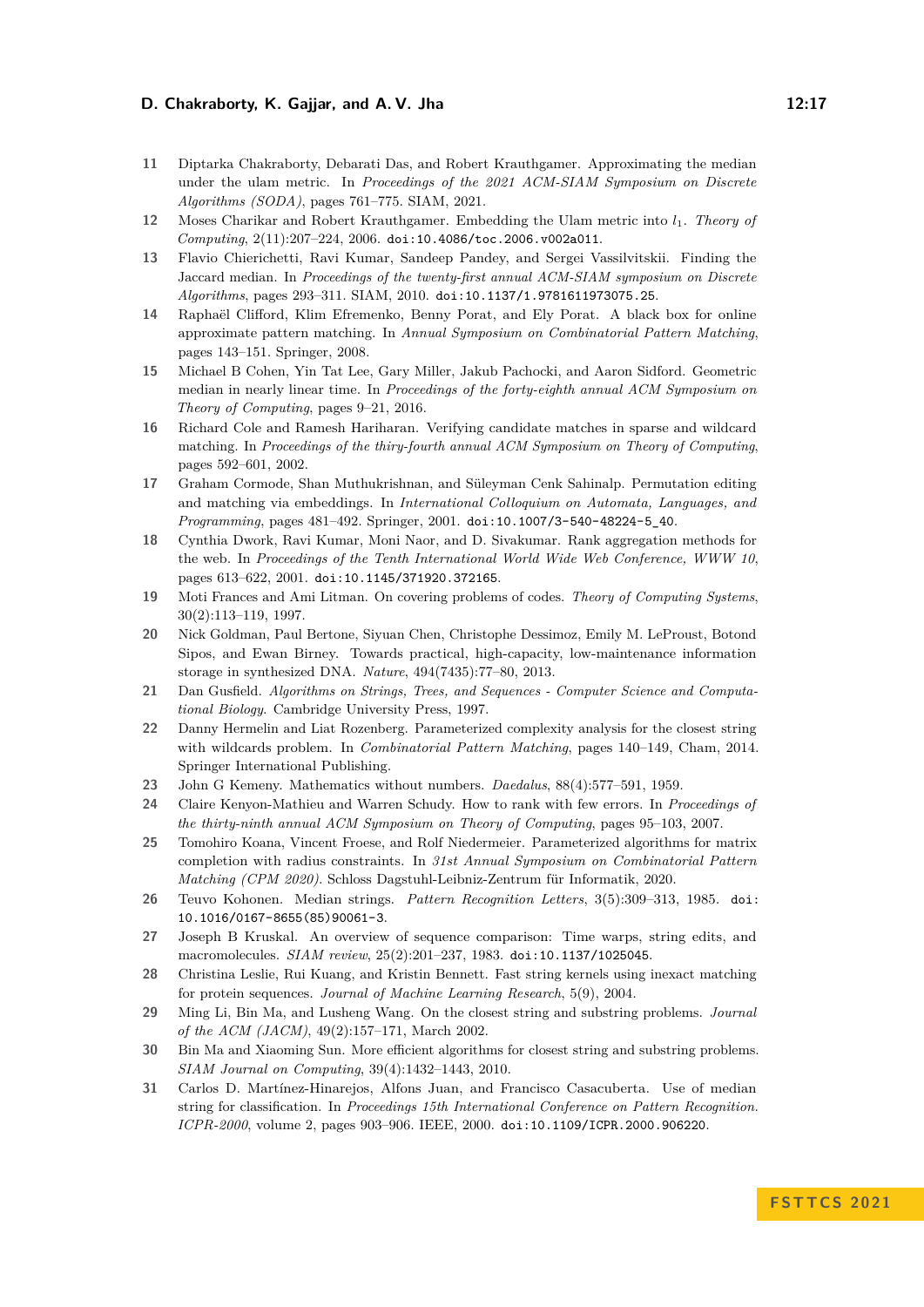#### **12:18 Approximating the Center Ranking Under Ulam**

- <span id="page-17-3"></span>**32** Daniel Marx. Closest substring problems with small distances. *SIAM J. Comput.*, 38:1382–1410, 2008.
- <span id="page-17-1"></span>**33** Nimrod Megiddo. Linear programming in linear time when the dimension is fixed. *Journal of the ACM (JACM)*, 31(1):114–127, 1984.
- <span id="page-17-8"></span>**34** Stanislav Minsker. Geometric median and robust estimation in banach spaces. *Bernoulli*, 21(4):2308–2335, 2015.
- <span id="page-17-11"></span>**35** Timothy Naumovitz, Michael Saks, and C. Seshadhri. Accurate and nearly optimal sublinear approximations to Ulam distance. In *Proceedings of the Twenty-Eighth Annual ACM-SIAM Symposium on Discrete Algorithms (SODA)*, pages 2012–2031, 2017. [doi:](https://doi.org/10.1137/1.9781611974782.131) [10.1137/1.9781611974782.131](https://doi.org/10.1137/1.9781611974782.131).
- <span id="page-17-4"></span>**36** François Nicolas and Eric Rivals. Complexities of the centre and median string problems. In *Combinatorial Pattern Matching, 14th Annual Symposium, CPM 2003, Morelia, Michocán, Mexico, June 25-27, 2003, Proceedings*, pages 315–327, 2003.
- <span id="page-17-9"></span>**37** Pavel Pevzner. *Computational molecular biology: an algorithmic approach*. MIT press, 2000.
- <span id="page-17-5"></span>**38** V Yu Popov. Multiple genome rearrangement by swaps and by element duplications. *Theoretical computer science*, 385(1-3):115–126, 2007.
- <span id="page-17-10"></span>**39** Cyrus Rashtchian, Konstantin Makarychev, Miklós Z. Rácz, Siena Ang, Djordje Jevdjic, Sergey Yekhanin, Luis Ceze, and Karin Strauss. Clustering billions of reads for DNA data storage. In *Advances in Neural Information Processing Systems 30*, pages 3360–3371. Curran Associates, Inc., 2017.
- <span id="page-17-6"></span>**40** David Sankoff. Minimal mutation trees of sequences. *SIAM Journal on Applied Mathematics*, 28(1):35–42, 1975. [doi:10.1137/0128004](https://doi.org/10.1137/0128004).
- <span id="page-17-7"></span>**41** Warren Schudy. Approximation schemes for inferring rankings and clusterings from pairwise data. *Ph.D. Thesis*, 2012.
- <span id="page-17-0"></span>**42** James Joseph Sylvester. A question in the geometry of situation. *Quarterly Journal of Pure and Applied Mathematics*, 1(1):79–80, 1857.
- <span id="page-17-2"></span>**43** E Alper Yildirim. Two algorithms for the minimum enclosing ball problem. *SIAM Journal on Optimization*, 19(3):1368–1391, 2008.
- <span id="page-17-13"></span>**44** H Peyton Young. Condorcet's theory of voting. *American Political science review*, 82(4):1231– 1244, 1988.
- <span id="page-17-14"></span>**45** H Peyton Young and Arthur Levenglick. A consistent extension of condorcet's election principle. *SIAM Journal on Applied Mathematics*, 35(2):285–300, 1978.

# <span id="page-17-12"></span>**A Ulam Median reduces to Ulam Center**

The idea of the reduction is the same as [\[8,](#page-15-3) Theorem 6]. Here we discuss the idea for four permutations, which can be generalised to  $m$  permutations easily. Given a set  $P =$  ${s_1, s_2, s_3, s_4}$  of 4 permutations on [*n*], we construct a new set  $Q = (z_1, z_2, z_3, z_4)$  of 4 permutations on [4*n*] by applying  $s_1, s_2, s_3, s_4$  to four partitions of [4*n*] as follows, such that the Ulam median for *P* can be obtained from the Ulam center for *Q*.

- $z_1 = (s_1([1,\ldots,n]), s_2([n+1,\ldots,2n]), s_3([2n+1,3n]), s_4([3n+1,4n]))$
- $z_2 = (s_2([1,\ldots,n]), s_3([n+1,\ldots,2n]), s_4([2n+1,3n]), s_1([3n+1,4n]))$
- $\mathbf{z}_3 = (s_3([1,\ldots,n]), s_4([n+1,\ldots,2n]), s_1([2n+1,3n]), s_2([3n+1,4n]))$
- $z_4 = (s_4([1,\ldots,n]), s_1([n+1,\ldots,2n]), s_2([2n+1,3n]), s_3([3n+1,4n]))$

Let  $c_Q \in \mathcal{S}_{4n}$  be an Ulam center of *Q*. The following are easy to see.

- $c_Q[1, \ldots, n]$  does not contain any symbols from  $[n+1, \ldots, 4n]$ ;
- $c_q[n+1,\ldots,2n]$  does not contain any symbols from  $[1,\ldots,n] \cup [2n+1,\ldots,4n]$ ;
- $c_Q[2n + 1, \ldots, 3n]$  does not contain any symbols from  $[1, \ldots, 2n]$  ∪  $[3n + 1, \ldots, 4n]$ ;
- $\bullet$  *c*<sub>Q</sub>[3*n* + 1, . . . , 4*n*] does not contain any symbols from [1, . . . , 3*n*].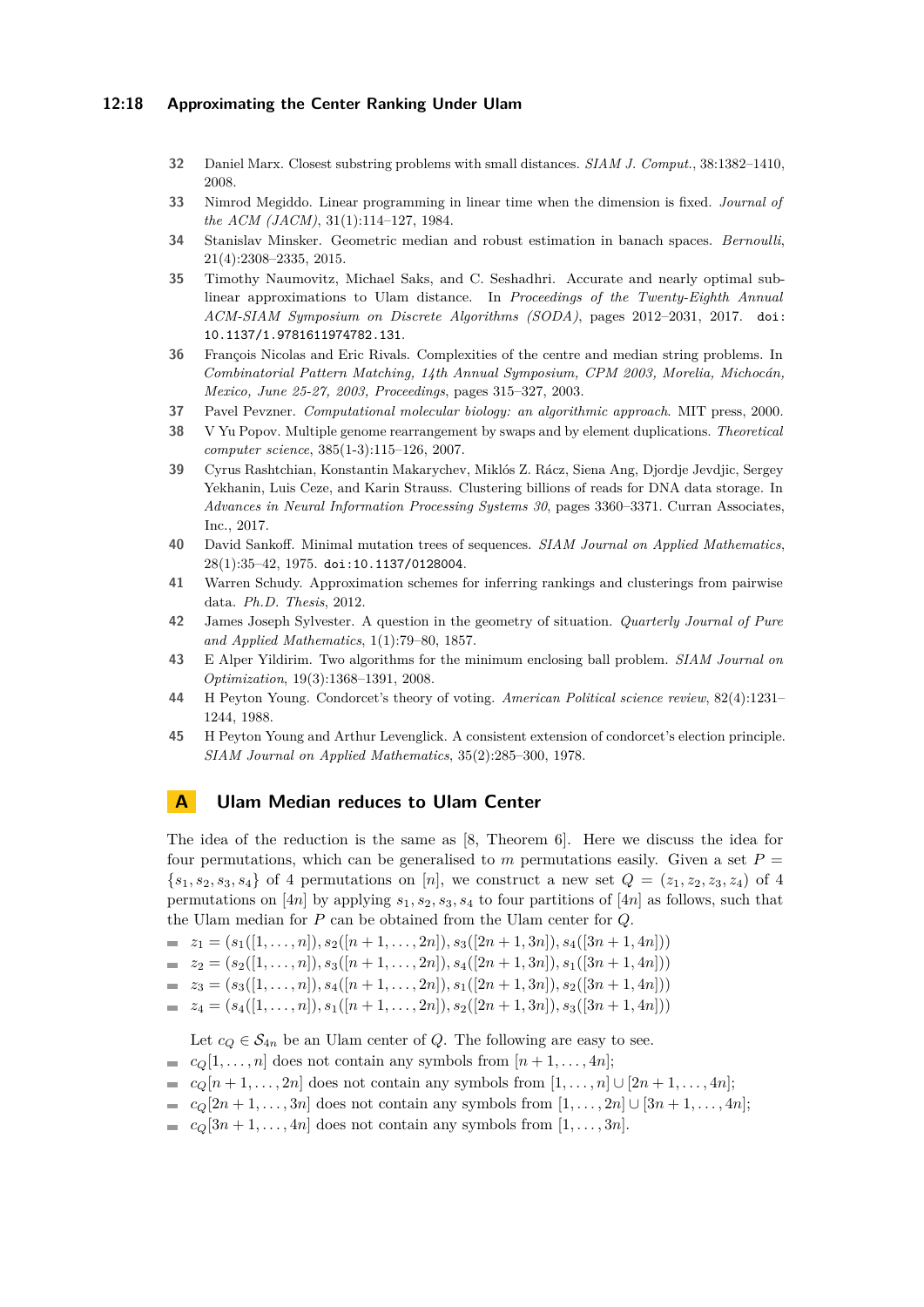It is also easy to see that the four permutations are equidistant from  $c_Q$ . That is,

$$
d(c_Q, z_1) = d(c_Q, z_2) = d(c_Q, z_3) = d(c_Q, z_4).
$$

Finally, these facts are sufficient to claim that  $c_0[1,\ldots,n]$  (or rather any one of the four partitions of [4*n*]) is an Ulam median for *P*. See [\[8,](#page-15-3) Theorem 6] for a comprehensive proof. (Although [\[8,](#page-15-3) Theorem 6] talks about the Kendall's tau distance, the argument could easily be extended for the Ulam metric.)

## <span id="page-18-0"></span>**B Computing the Bi-coloring Number of a Colored Matrix**

Here, we provide a dynamic programming algorithm that given any colored matrix *M* of dimension  $m \times \ell$ , computes BCN(*M*) in  $O(m\ell^{m+1})$  time. More specifically, we prove [Theo](#page-8-1)[rem 6.](#page-8-1)

For a clean description, we provide the dynamic program for *m* = 4, although it works for every positive integer *m*. We use *C* to denote our dynamic programming table. The cells of *C* store a Boolean value if the value is 1. *C* has 5 dimensions.

- **1.** Subproblem: Let  $C[i_1, i_2, i_3, i_4, k]$  denotes whether it is possible to leave at most  $i_1, i_2, i_3$ and *i*<sup>4</sup> unpicked in rows 1 to 4 respectively by picking colors till column *k*. If it's not possible, the cell will contain a 0(False value). Otherwise it'll contain a 1(True value) along with the picked color. We denote the number of colors we can leave unpicked per row as the picking requirements for the cell in the dynamic program.
- **2.** Computing *C*: Consider any column  $k \geq 2$  and values  $i_1 \geq 1, i_2 \geq 1, i_3 \geq 1$  and  $i_4 \geq 1$ . Picking any color in a row indicates, that the number of unpicked colors in all other rows increase by 1. Thus, (without loss of generality)  $M_{1j}$  could only be a feasibly choice if  $C[i_1 - 1, i_2, i_3, i_4, k - 1]$  is true. If no choice of color in column *k* satisfies this property, then clearly we can't satisfy the picking requirements of the cell.
- **3.** Recurrence:

$$
C[i_1, i_2, i_3, i_4, k] = C[i_1 - 1, i_2, i_3, i_4, k - 1] \vee D[i_1, i_2 - 1, i_3, i_4, k - 1]
$$

$$
\vee C[i_1, i_2, i_3 - 1, i_4, k - 1] \vee C[i_1, i_2, i_3, i_4 - 1, k - 1]
$$

$$
C[1, 0, 0, 0, 1] = 1
$$

$$
C[0, 1, 0, 0, 1] = 1
$$

$$
C[0, 0, 1, 0, 1] = 1
$$

$$
C[0, 0, 0, 1, 1] = 1
$$

- **4.** Order of evaluation: We iterate over *k* one by one, and then evaluate over the first 4 indices lexicographically. Each cell queries lexicographically smaller cells.
- **5.** Final Answer: Look at all the cells  $C[i_1, i_2, i_3, i_4, \ell]$  for all  $0 \leq i_1 \leq \ell, 0 \leq i_2 \leq \ell, 0 \leq \ell$  $i_3 \leq \ell, 0 \leq i_4 \leq \ell$  for which the cell contains a 1(True value). For each of these cells, let's denote the maximum of the quantity  $i_1, i_2, i_3$  and  $i_4$  as the  $i_{max}$  value for this cell. Output the cell with the minimum *imax* value.

There are  $(\ell + 1)^4 \times \ell$  sub-problems and for each cell, we look at 4 different sub-problems. Generalising to *m* strings: our dynamic program table has  $(\ell + 1)^m \times \ell$  cells, and we look at *m* different cells to compute the answer for each cell. Thus our dynamic program runs in  $m \times (\ell+1)^m \times \ell$  time.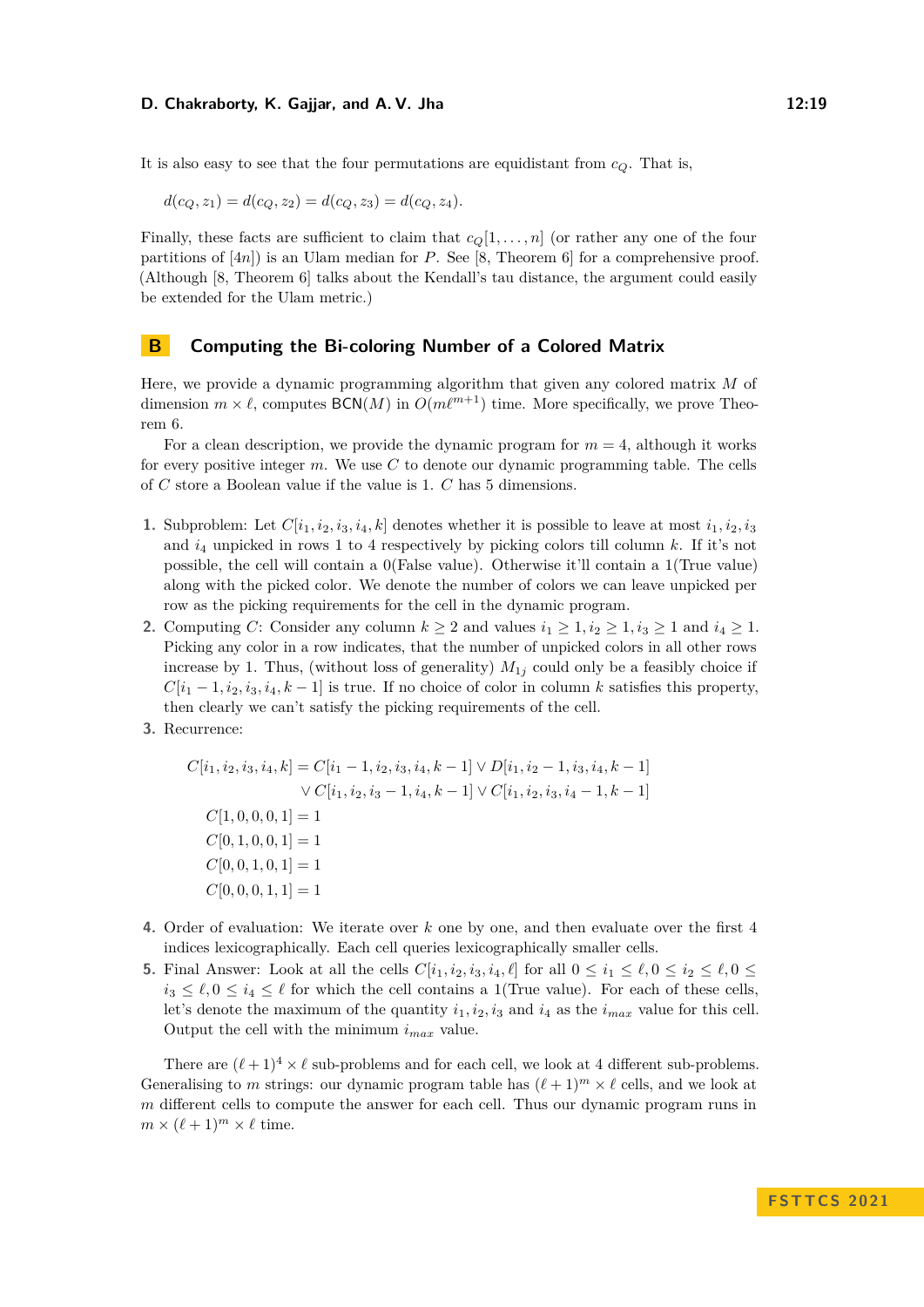# <span id="page-19-0"></span>**C Computing a Length-restricted Center String**

For simplicity of exposition, we describe the dynamic programming algorithm FINDSTRING-CENTER only for three strings  $s_1, s_2, s_3$ . However, it can easily be extended to any number of strings in a natural way. We use *D* to denote our dynamic programming table. *D* stores a string and has 7 dimensions.

- **1.** Subproblem:  $D[i_1, i_2, i_3, k_1, k_2, k_3, \ell] = x_\ell$ , where  $x_\ell$  is an  $\ell$ -length string with the following properties.
	- **a.** LCS( $s_1$ [1, 2, . . . ,  $i_1$ ],  $x_\ell$ )  $\geq k_1$
	- **b.** LCS $(s_2[1, 2, \ldots, i_2], x_\ell) \geq k_2$
	- **c.** LCS( $s_3[1, 2, \ldots, i_3], x_\ell \geq k_3$

If such a string does not exist, then  $D[i_1, i_2, i_3, k_1, k_2, k_3, \ell] = \emptyset$ .

- **2.** Computing *D*: Consider the substrings  $s_1[1, 2, \ldots, i_1], s_2[1, 2, \ldots, i_2], s_3[1, 2, \ldots, i_3]$ . The cases when there exists a string of length at most *ℓ* satisfying the above three conditions are listed below.
	- **a.** At least one of the following is true.
		- (i)  $D[i_1, i_2, i_3, k_1, k_2, k_3, \ell-1] \neq \emptyset$ .
		- (ii)  $D[i_1 1, i_2, i_3, k_1 1, k_2, k_3, \ell] \neq \emptyset$ .
	- (iii)  $D[i_1, i_2 1, i_3, k_1, k_2 1, k_3, \ell] \neq \emptyset$ .
	- $(iv)$   $D[i_1, i_2, i_3 1, k_1, k_2, k_3 1, \ell] \neq \emptyset$ .

If the first of these four cases is true, then we can extend  $x_{\ell-1}$  by putting an arbitrary symbol at the  $\ell$ -th position in  $x_{\ell}$ . In the other three cases,  $x_{\ell}$  remains the same.

**b.** At least one of the following is true.

- (v) If  $D[i_1 1, i_2, i_3, k_1 1, k_2, k_3, \ell 1] \neq \emptyset$ , then  $x_{\ell} \leftarrow x_{\ell-1} \circ s_1[i_1]$ .
- (vi) If  $D[i_1, i_2 1, i_3, k_1, k_2 1, k_3, \ell 1] \neq \emptyset$ , then  $x_{\ell} \leftarrow x_{\ell-1} \circ s_2[i_2]$ .
- (vii) If  $D[i_1, i_2, i_3 1, k_1, k_2, k_3 1, \ell 1] \neq \emptyset$ , then  $x_{\ell} \leftarrow x_{\ell-1} \circ s_3[i_3]$ .
- (viii) If  $D[i_1 1, i_2 1, i_3, k_1 1, k_2 1, k_3, \ell 1] \neq \emptyset$  and  $s_1[i_1] = s_2[i_2]$ , then  $x_{\ell} \leftarrow$  $x_{\ell-1} \circ s_1[i_1].$
- (ix) If  $D[i_1, i_2 1, i_3 1, k_1, k_2 1, k_3 1, \ell 1] \neq \emptyset$  and  $s_2[i_2] = s_3[i_3]$ , then  $x_{\ell}$  $x_{\ell-1} \circ s_2[i_2].$
- (x) If  $D[i_1 1, i_2, i_3 1, k_1 1, k_2, k_3 1, \ell 1] \neq \emptyset$  and  $s_1[i_1] = s_3[i_3]$ , then  $x_{\ell} \leftarrow$  $x_{\ell-1} \circ s_1[i_1].$
- (xi) If  $D[i_1 1, i_2 1, i_3 1, k_1 1, k_2 1, k_3 1, \ell 1] \neq \emptyset$  and  $s_1[i_1] = s_2[i_2] = s_3[i_3]$ , then  $x_{\ell} \leftarrow x_{\ell-1} \circ s_1[i_1].$

**c.** None of the above are true.

 $(Xii)$   $D[i_1, i_2, i_3, k_1, k_2, k_3, \ell] = \emptyset.$ 

- **3.** Recurrence: The cell  $D[i_1, i_2, i_3, k_1, k_2, \ell]$  looks at all the possible 12 cases described above and does as mentioned in the points. The base case is  $D[0, 0, 0, 0, 0, 0, 0] = \varepsilon$  where  $\varepsilon$ denotes the empty string.
- **4.** Order of evaluation: We initialize by setting the cell  $D[0, 0, 0, 0, 0, 0, 0] = \emptyset$  and proceed in lexicographic order. Note that each cell only queries lexicographically smaller cells.
- **5.** Final Answer: Consider only those cells for which  $D \neq \emptyset$ . Let the string stored in each such cell  $\sigma$  be denoted by  $x^*_{\sigma}$ . Let  $\mathsf{LCS}_{\sigma}^{\min}$  be one of the three strings  $\{\mathsf{LCS}}(x^*_{\sigma}, s_1),$ LCS( $x^*_\sigma, s_2$ ), LCS( $x^*_\sigma, s_3$ )}, whichever has the minimum length. Compute LCS $^{\min}_{\sigma}$  for the cell  $D[n, n, n, k_1, k_2, k_3, n]$  for all  $0 \le k_1 \le n, 0 \le k_2 \le n, 0 \le k_3 \le n$  (whenever  $D[n, n, n, k_1, k_2, k_3, n] \neq \emptyset$ . Among all these  $\mathsf{LCS}_\sigma^{\min}$  strings, output the longest string as the final answer, denoted by  $x^*$ . (Note that  $x^*$  might not be of length  $n$ .)

If the final string  $x^*$  is of length less than  $n$ , then we fill in missing symbols from  $[n]$ arbitrarily and make  $x^*$  an *n*-length string (denoted by  $x_n^*$ ). Clearly adding more symbols to  $x^*$  cannot decrease  $\textsf{LCS}(s_i, x^*)$  for any of the  $s_i$ 's.